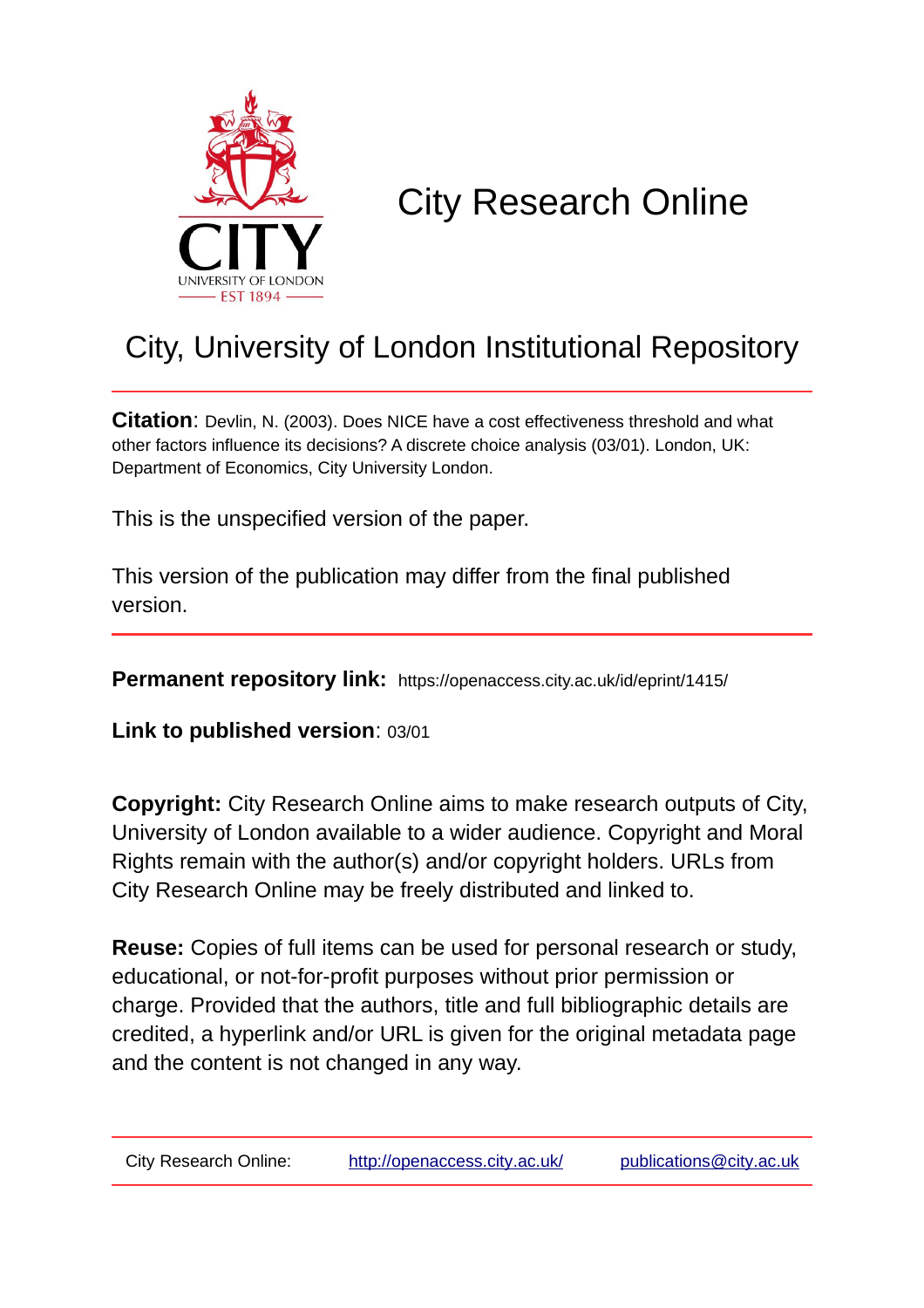

 **Department of Economics School of Social Sciences**

 $\bigcirc$ 

## **Does NICE have a cost effectiveness threshold and what other factors influence its decisions? A discrete choice analysis.**

**By Nancy Devlin and David Parkin**

**Department of Economics Discussion Paper Series**

**No. 03/01**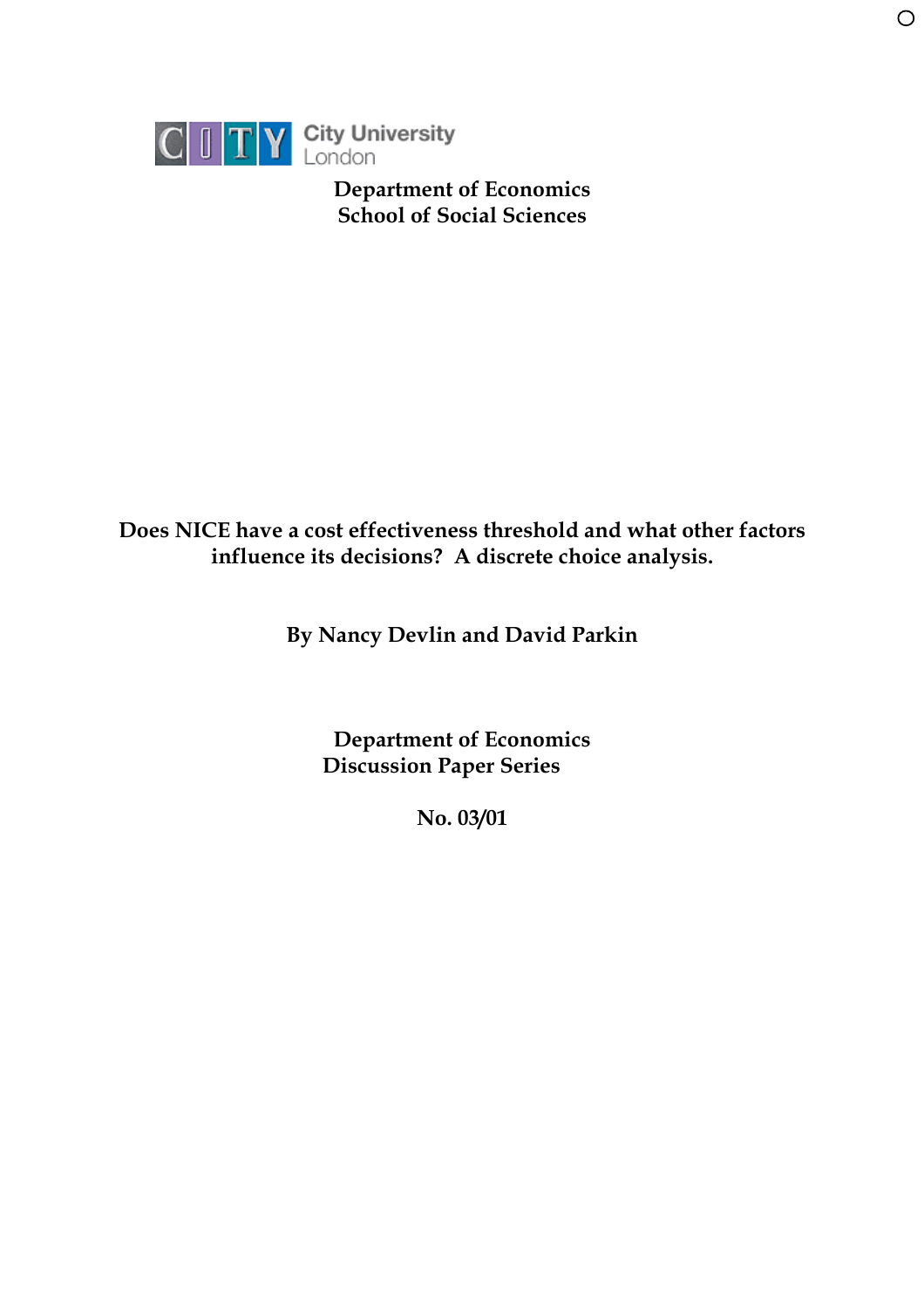### **Does NICE have a cost effectiveness threshold and what other factors influence its decisions? A discrete choice analysis.**

**Nancy Devlin\* David Parkin** City University, City University, London London

#### **Abstract**

The decisions made by the National Institute for Clinical Excellence (NICE) give rise to two questions: how is cost effectiveness evidence used to make judgements about the 'value for money' of health technologies? And how are factors other than cost effectiveness taken into account? The aim of this paper is to explore NICE's cost effectiveness threshold(s) and the tradeoffs between cost effectiveness and other factors apparent in its decisions. Discrete choice analysis is used to reveal the preferences of NICE and to consider the consistency of its decisions. For each decision to accept or reject a technology, explanatory variables include: the cost per life year or per QALY gained; uncertainty regarding cost effectiveness; the net cost to the NHS; the burden of disease; the availability (or not) of alternative treatments; and specific factors indicated by NICE. Results support the broad notion of a threshold, where the probability of rejection increases as the cost per QALY increases. Cost effectiveness, together with uncertainty and the burden of disease, explain NICE decisions better than cost effectiveness alone. The results suggest a threshold somewhat higher than NICE's stated 'range of acceptable cost effectiveness' of £20,000 - £30,000 per QALY - although the exact meaning of a 'range' in this context remains unclear.

**Keywords**: NICE, priority setting, cost effectiveness, equity, cost effectiveness thresholds.

\_\_\_\_\_\_\_\_\_\_\_\_\_\_\_\_\_\_\_\_\_\_\_\_\_\_\_\_\_\_\_\_\_\_\_\_\_\_\_\_\_\_\_\_\_\_\_\_\_\_\_\_\_\_\_\_\_\_\_\_\_\_\_\_\_\_\_\_\_\_\_\_\_\_\_

<sup>\*</sup> Corresponding author, address: Department of Economics City University London, **EC1V 0HB, Phone: 020 7040 8518, Fax: 020 7040 8580, e-mail: [n.j.devlin@city.ac.uk](mailto:n.j.devlin@city.ac.uk)**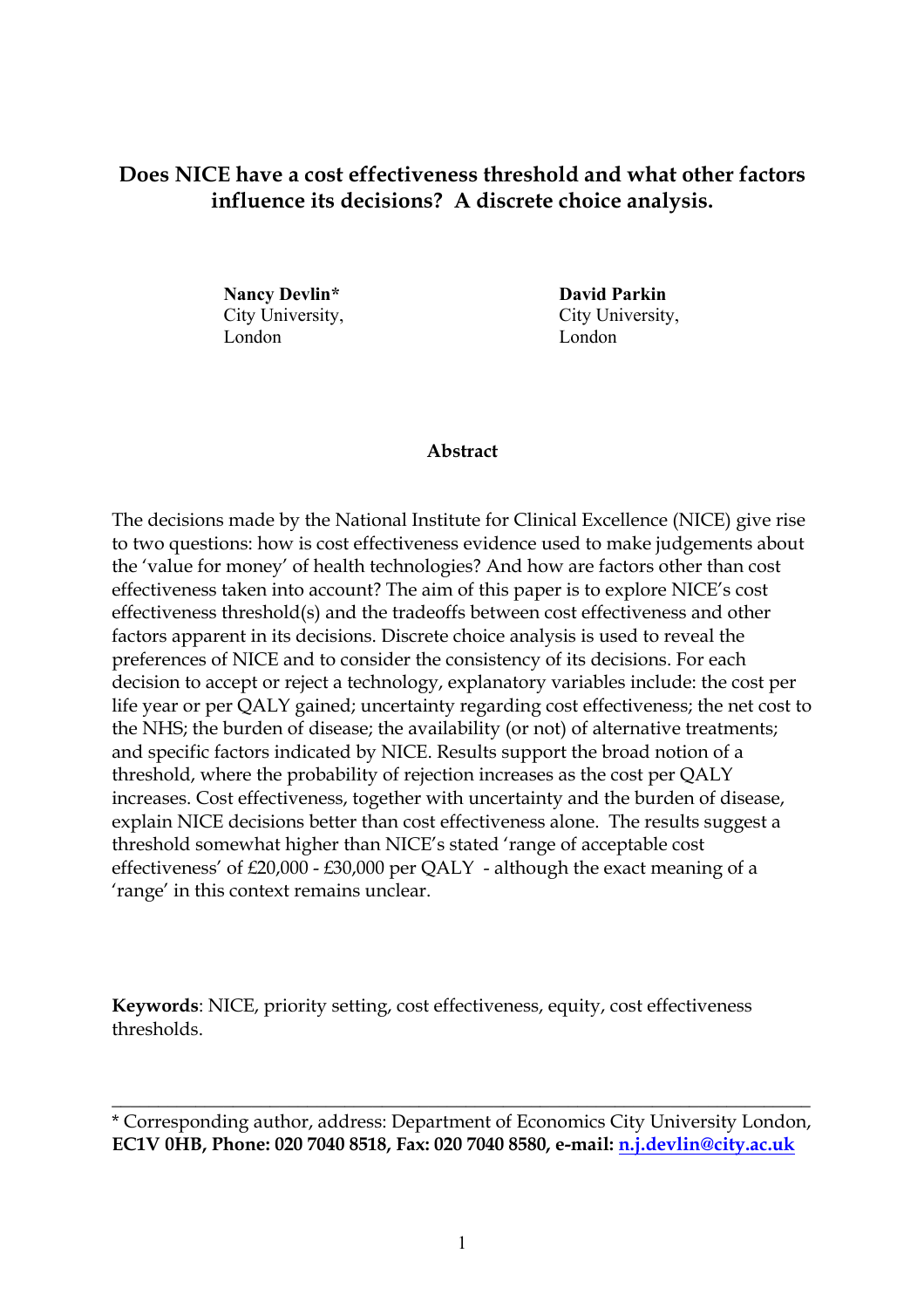#### **Introduction**

The National Institute for Clinical Excellence (NICE) was established in 1999 to address geographic variations in access in the UK ("postcode prescribing") by providing national-level guidance on the effectiveness and cost-effectiveness of new health technologies in the NHS. By May 2002 it had issued guidance on 39 technologies; an ambitious programme of technical appraisals in support of further recommendations is planned for the future. The role of NICE has been strengthened by making implementation of its decisions mandatory in the NHS from 2002.

An issue generating considerable speculation and debate is the weight that NICE attaches to cost-effectiveness evidence in its decisions [1,2] and, in particular, what decision rule it applies to incremental cost effectiveness ratios to judge whether any given technology represents good value for money [3]. Towse (2002) has suggested that the 'threshold' cost per quality adjusted life year gained (CQG) implicit in NICE's decisions is between £20,000 and £30,000; technologies with incremental cost-effectiveness ratios above this level seem more likely, but not certain, to be rejected [4]. Explicit statements made by NICE are contradictory. The NICE guidance on Orlistat for obesity in adults [5] contained a statement that a "sufficient level of cost effectiveness" is "in the range of CQG of between £20,000 and £30,000". Public comments made by the Chairman of NICE suggested that a threshold of £30,000 had emerged from its deliberations; however, NICE's evidence to the Health Select Committee Inquiry maintains that these comments were misinterpreted and that "the Institute does not have such a threshold" [6]. Not only is there is no clear and explicit cost-effectiveness threshold, there is also a lack of clarity over the way in which factors *other* than health gain are taken into account - that is, the tradeoffs that are accepted between efficiency and objectives such as equity.

The aim of this paper is to consider the factors that operate to influence NICE decisions, to explore systematically the influence of each and to establish the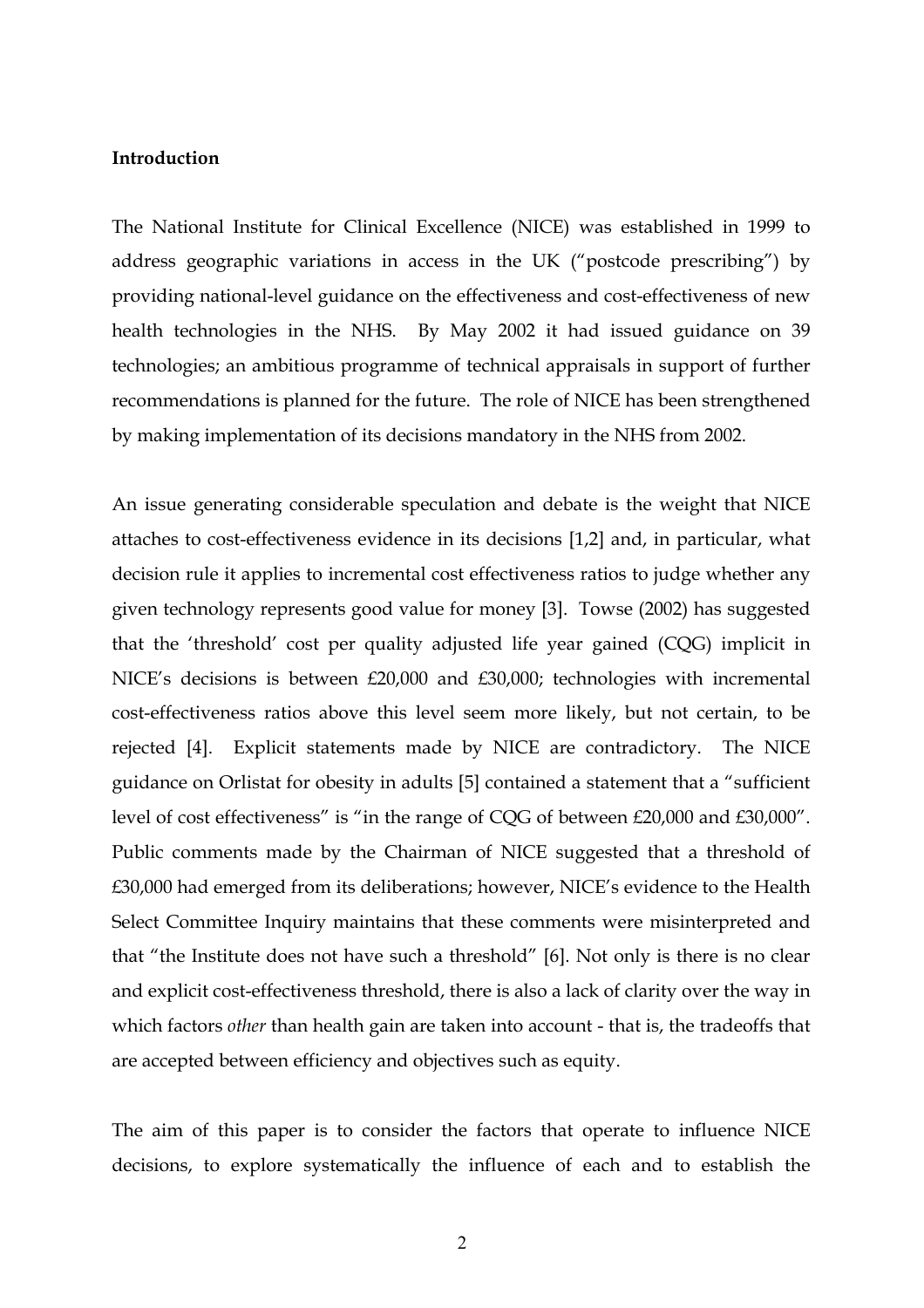characteristics of the cost-effectiveness threshold, if it exists. We report the results from initial data exploration and from a binary choice model using logistic regression analysis.

#### **A binary choice model of NICE decision making**

In the simplest case, illustrated in Figure 1, the threshold is a precise, 'knife-edge' value for a marginal QALY against which evidence from economic evaluation is compared: if the CQG exceeds this it is rejected; if it falls below it is accepted.

In practice, the threshold may be less clearly identified, for three reasons that we will consider in turn. First, decisions to accept or reject new technologies may depend on a wider set of objectives than maximising health gain from the NHS budget. Secondly, the cost effectiveness threshold may be different for investments and disinvestments. Thirdly, the threshold may be affected by the decision maker's response to uncertainty about evidence concerning cost-effectiveness.

The existence of factors other than cost-effectiveness may mean that there is in practice no threshold at all; any new technology has a finite probability of being accepted or rejected, whatever its CQG, if other factors are important enough to outweigh its cost-effectiveness. Alternatively, there may be no single threshold but a lower and an upper threshold, as in Figure 2. Below the lower threshold, low CQG technologies are certain to be accepted; above the upper threshold, high CQG technologies are certain to be rejected. *Within* the range between the two, cost effectiveness may be traded off against other objectives that are seen as relevant to decision making.

What are the factors other than cost effectiveness that may influence NICE decisions? An obvious candidate is equity [1, 7]; less obvious is *which* equity concerns are relevant to NICE's deliberations. The NHS has as one of its central equity principles access to health care irrespective of ability to pay. This is addressed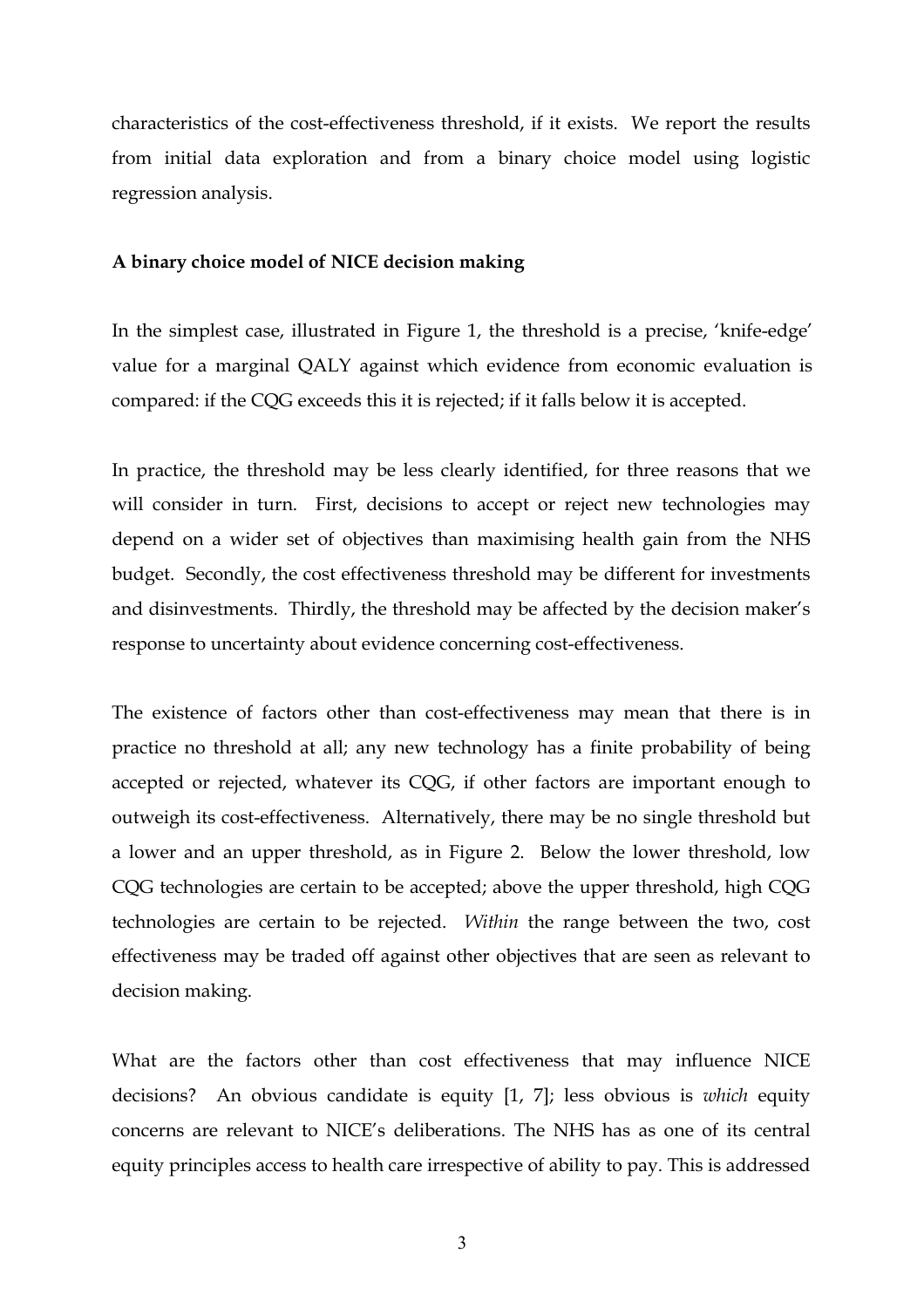by the means by which technologies recommended by NICE are funded - general taxation, free at the point of delivery - and is therefore not relevant to its deliberations. Equal access regardless of geography is also an important equity consideration - the avoidance of the 'postcode lottery' (regional variation in access to some technologies) was, as already noted, a principal objective in establishing NICE. This is mainly addressed by weighted population based funding formulae, which aim to ensure that local health organisations have equal resources for equal need. NICE's role is in effect to ensure that this equal availability of resources is translated into equal availability of specific technologies. However, it is again hard to see how it could affect NICE's decisions, as its recommendations pertain to the NHS as a whole. Population characteristics *other* than income and geography, for example age, sex, ethnicity and social class, are possible foci of equity goals. But we do not believe that these are relevant equity criteria for NICE, as it has no mandate for differentiating between population sub-groups (e.g., by weighting QALYs<sup>a</sup>) and, arguably, discrimination legislation precludes its ability to do so on some grounds.

While the relevance of equity goals regarding *population* sub-groups can be largely rejected *a priori*, by contrast, concerns about equity between *patient* groups is likely to be highly relevant to NICE's decision making processes. We consider three ways in which this might be implemented. First, NICE might approach 'orphan' treatments (i.e., a treatment for a disease for which no alternative curative treatment for patients exists) differently from treatments for which there *are* treatment alternatives. Secondly, the 'starting point' in health status terms of particular patient groups - low initial quality of life and short duration of life - may be seen as a relevant and inadequately captured by the measures of health *gain* used in economic evaluation. Thirdly, cost effectiveness *ratios* do not differentiate between the size of the potential group of beneficiaries. A larger patient group, where the total health gain produced from a treatment is larger, may be approached differently from a smaller patient group. In each case, technologies may have a lower probability of being rejected for any given CQG.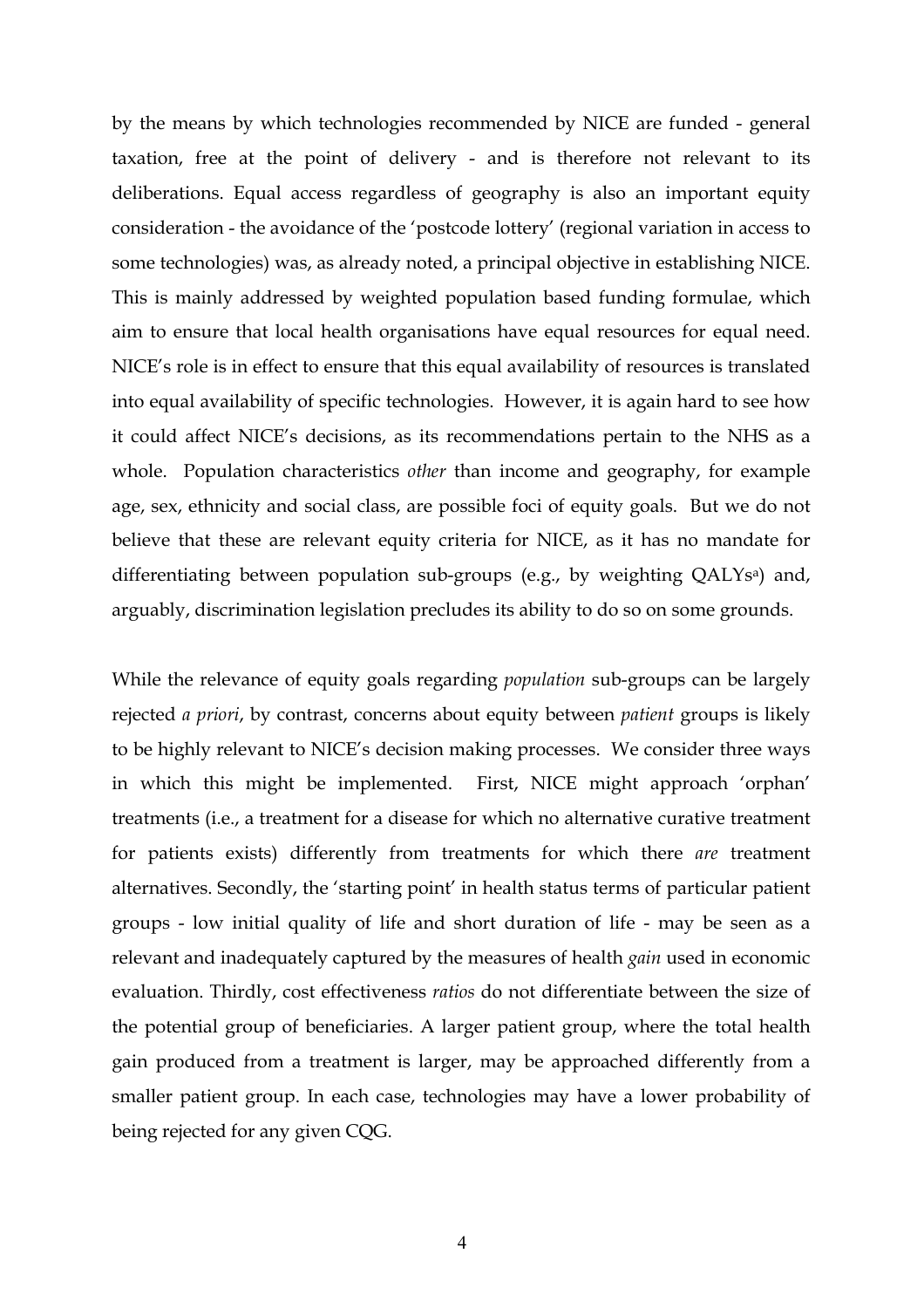A final other possible factor is related neither to efficiency nor equity, but is suggested by the evidence that NICE requires for its technical appraisals on the net budgetary effect of its guidance on the NHS. The role that this evidence does or should have in decision-making is an area of dispute. In one view, NICE makes its decisions on the basis of effectiveness and cost effectiveness evidence, with information on the impact on the NHS budget being used only to operationalise those decisions; that is, to plan how much the NHS budget would need to increase in total to support a new procedure, or what resources will need to be displaced at a local level to implement guidance. Birch and Gafni have argued "…the puzzle here is how recommendations can be made for maximising health gain from a given NHS expenditure where such recommendations require additional resource requirements (and of unknown opportunity cost). If budgetary impact is only important in planning future resource requirements then all interventions with net [b](#page-23-1)enefits<sup>b</sup> would be implemented and NICE recommendations would be a prescription for continued expansion of the NHS" [1]. In practice, the establishment of NICE has coincided with a period of unprecedented, planned increases in real NHS budgets, making it impossible to determine cause and effect from casual observation alone. However, as Raftery has noted, NICE has said 'yes' more often than it has said 'no' [2].

The second complicating factor in looking at a possible cost effectiveness threshold is that it may be different for investments and disinvestments. O'Brien *et al* provide evidence that the willingness to accept (WTA) values for relinquishing QALYs, by reducing or removing services, are higher than the willingness to pay (WTP) to obtain QALYs from new services  $[8]$ <sup>c</sup>. This suggests that the cost effectiveness threshold may be lower at every given CQG for extant, as opposed to new, services, as in Figure 3.

The final complicating factor is that the decision maker's response to uncertainty regarding CQG evidence arising, for example, from sensitivity analysis, may alter the threshold. Figure 4 illustrates this. If NICE is risk averse, the probability of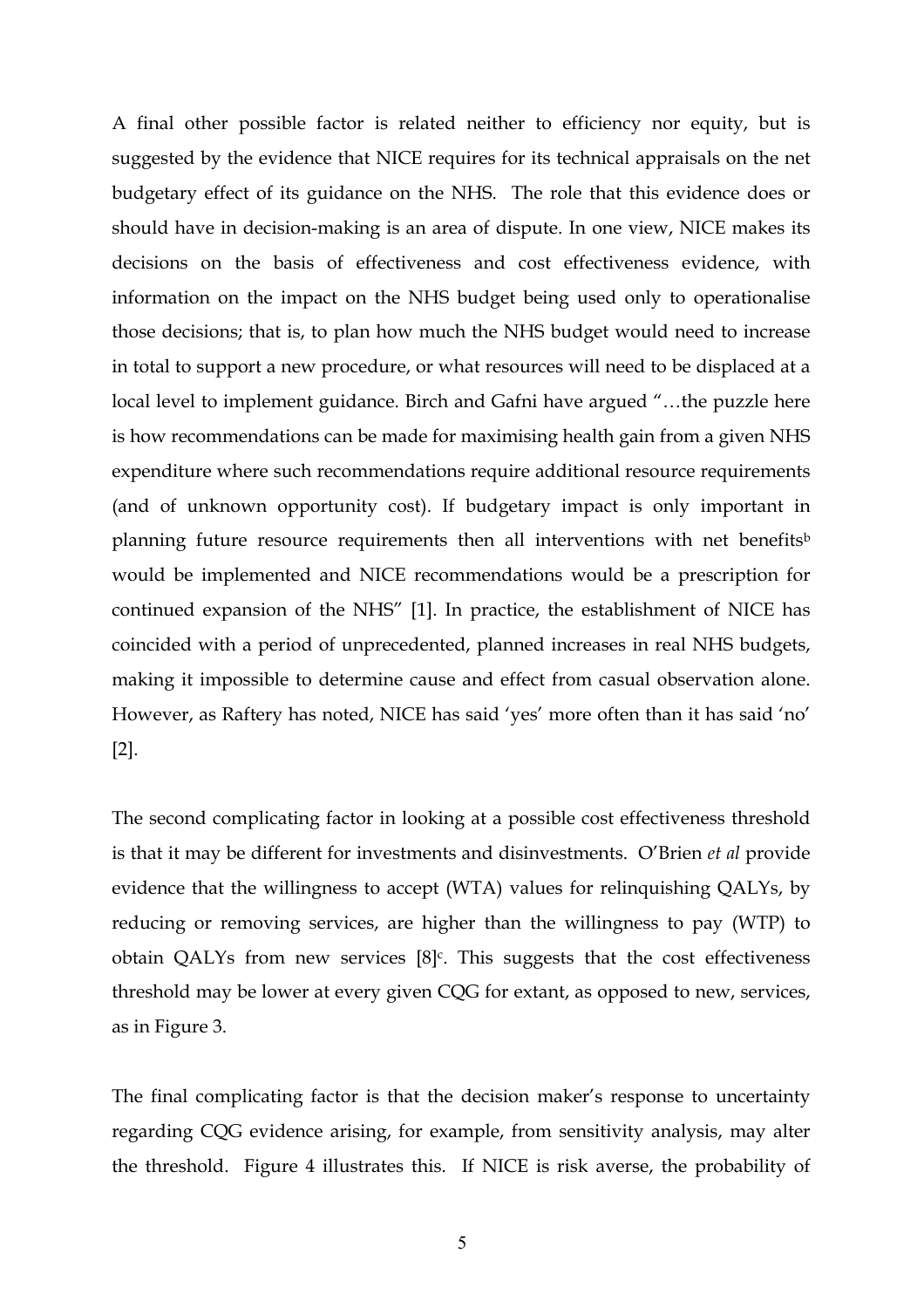rejection will be higher for any given base-case CQG for options associated with the possibility of a high CQG under alternative sets of assumptions, compared to options where the base case CQG is relatively robust to changes in assumptions. If NICE is a risk lover, it will be prepared to give the benefit of the doubt and the opposite will apply.

Claxton has made a compelling argument that such uncertainty should not in fact be used to make decisions about whether or not to approve or reject any technology unconditionally [9]. Instead, it should only be used to decide whether or not to seek further evidence to reduce the uncertainty. However, the extent this was accepted and used by NICE at the time it took its decisions is not recorded or known.

In terms of a binary choice model, the response variable is the probability that NICE will reject a given technology. In some cases, the NICE Guidance document involves a simple acceptance or rejection of a technology for "routine use", for example recommending that a drug should be available to all sufferers of a particular condition. However, many NICE Guidance documents specify both clinical groups for whom the technology is recommended and those for whom it is not [2]. In these cases, the guidance actually implies more than one decision: acceptance for some identified groups and rejection for others.

Our exposition of the threshold in the previous section immediately suggests a number of explanatory variables. Incremental cost effectiveness ratios are cited in many of the Guidance documents and in the underlying Technical Appraisal documents. The relevant equity variables can be measured by examining the characteristics of patient subgroups. The hypothesis that NICE is in fact indifferent to the cost impact of its guidance can be tested by including information on the budgetary impact on the NHS. The effect of uncertainty over the cost-effectiveness evidence may be measured by exploring the range of cost effectiveness results reported in the Guidance supporting each decision.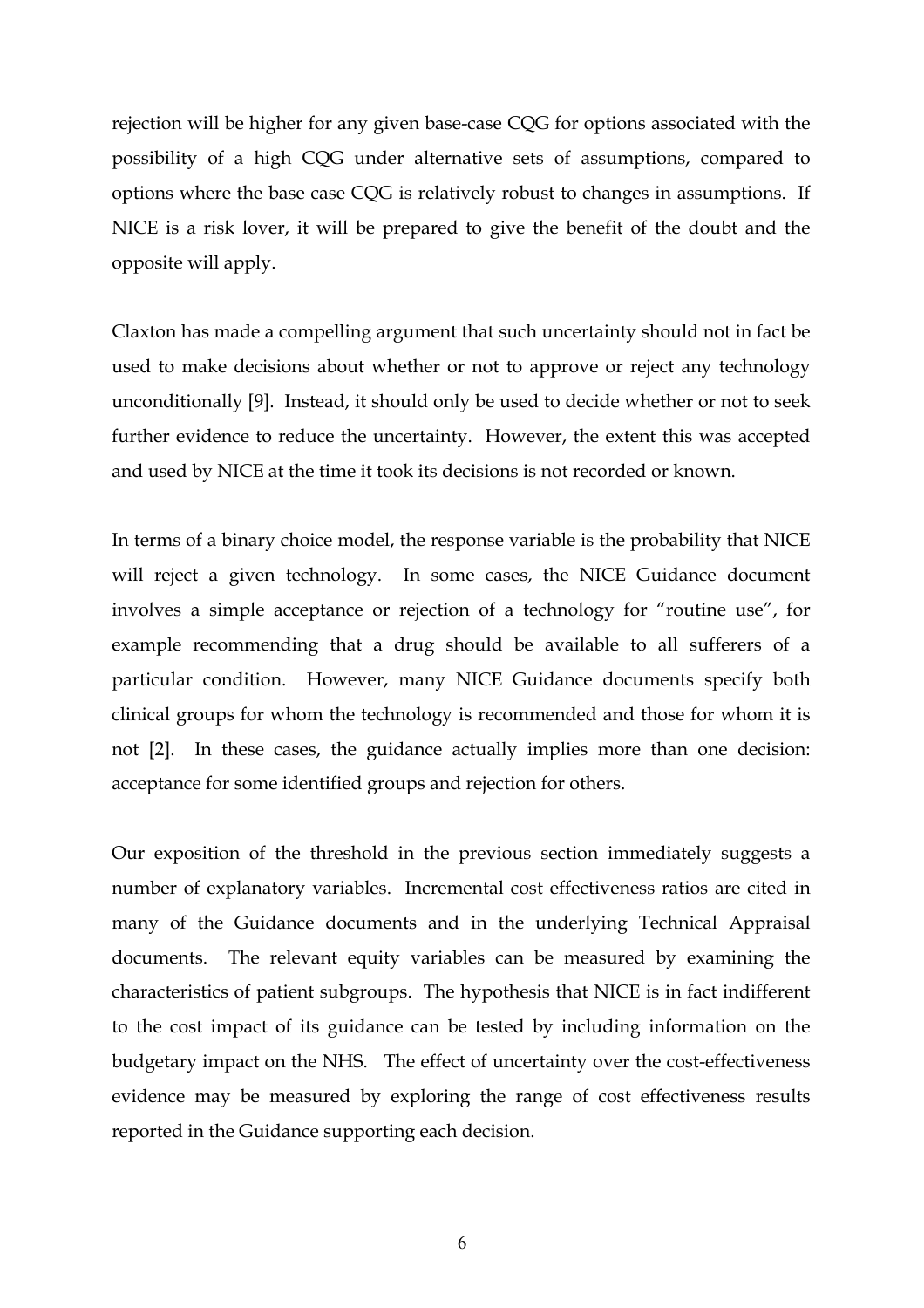#### **Methods and Data**

Data were abstracted from NICE Guidance and Technology Appraisals available at May 2002, covering recommendations on 39 technologies, corresponding to 51 observable yes/no decisions. The abstracted data are available from the authors.

In abstracting the data, we adopted a consistent method, in which we took the information provided at face value and applied identical rules for processing them. We deliberately did not seek any clarification from NICE about whether the *reported* information reflected the information that they *believed* they had taken into account. The data are therefore internally consistent and uncontaminated by *post hoc* rationalisation by NICE. The drawback is that they are only an approximation to the information that was actually taken into account; however, there is no independent source of information about that. We subsequently allowed members of NICE's staff to inspect the abstracted data; however we changed them only in one case, where we had clearly not followed our methods correctly, and in other cases, where interpretation of published data was disputed, we retained our original judgements.

#### *Data*

In most cases the data are self-explanatory – however, the impact on the NHS is that of *approving* the technology and is not identical to the cost of the actual NICE decision, which may either have approved *or* rejected the technology. The quantitative variables used in modelling are summarised in Table 1.

A number of issues must be discussed about the data used for modelling. The costeffectiveness ratio (CER) was the cost per QALY gained (CQG) where it is reported and the cost per Life Year gained (CLYG) where it is not. (The guidance for some decisions reports both.) This implies a one-to-one correspondence between life years gained (LYG) and Quality Adjusted Life Years gained (QALYG). This equivalence will be incorrect if those technologies for which CLYG is reported either have an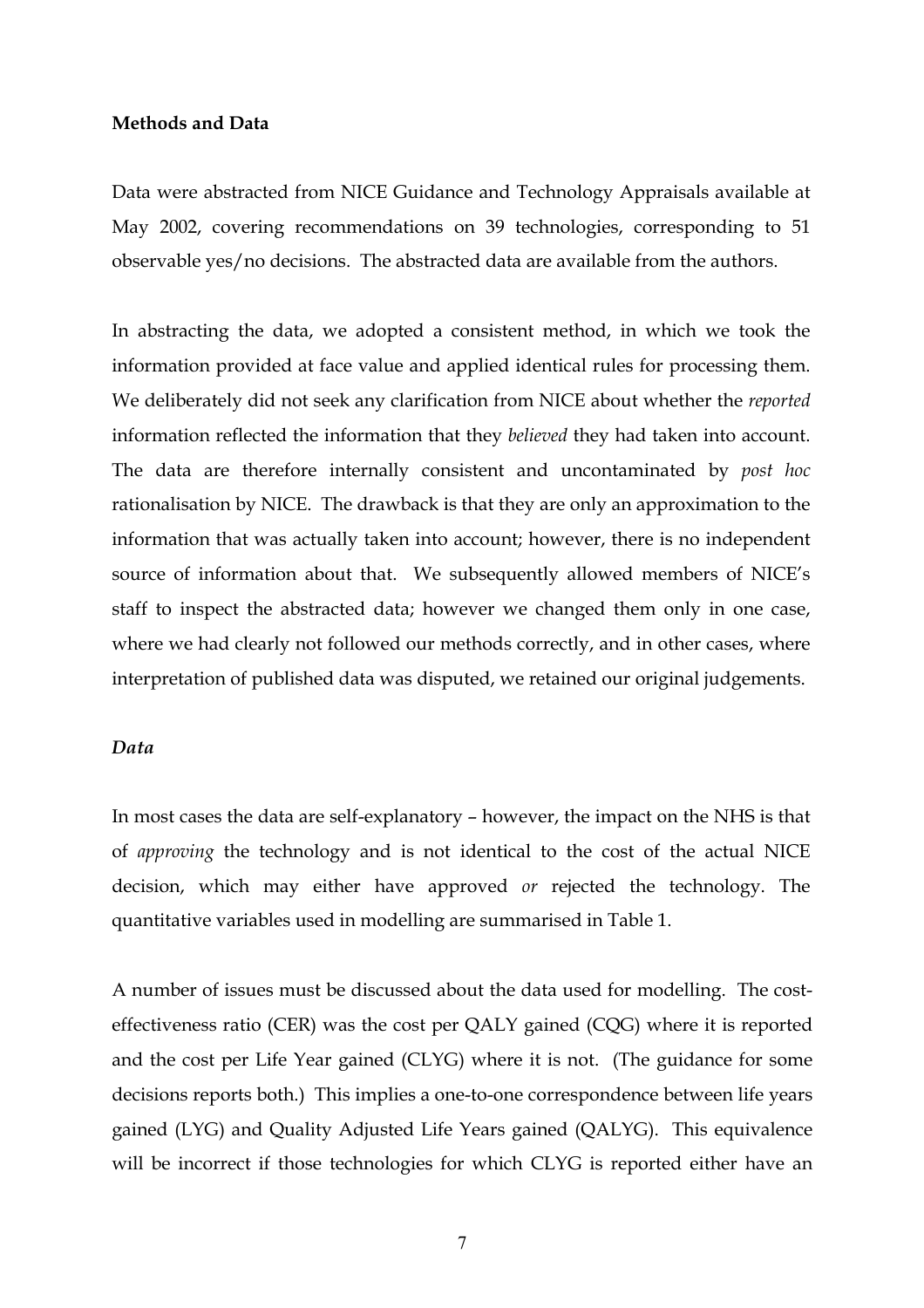additional impact, positive or negative, on existing quality of life or produce life years of less than full quality, or both.

Although the main reason for doing this is to produce sufficient data for analysis, there are some justifications. First, in most cases the guidance for technologies for which only CLYG is reported either explicitly say that there are no quality adjustments to be made or implicitly do so by not mentioning this factor. This implies that NICE believes that the evidence is that LYG and QALYG are in fact the same in those cases. Secondly, an assumption of this analysis is that NICE decision makers respond mainly to data that they are presented with. In the absence of any data on quality adjustments to LYG, which could of course raise or lower the CQG, the lack of such quality adjustments may not be noticed or taken into account. Thirdly, a slighter weaker justification is that we are especially interested in the decisions that are "out-of-order" with respect to CERs, and these apparent anomalies are the same in the two subsets as they are in the data as a whole.

Another problem with the CERs is that they use inconsistent perspectives in costing. Some include patient costs (for example the technical appraisal of beta interferon for multiple sclerosis), some use public sector costs other than those to the NHS (for example, social care costs in the technical appraisal for Trastuzamab), still others restrict their perspective to the NHS. This suggests that the CQG cannot directly be compared between them and, indeed, that a different threshold would apply in each case. Again, however, these were the data which were considered by NICE and there is no evidence that the appraisal committees adjusted these formally or informally to convert them to a common bases for their decision making[d.](#page-23-3)

The variable UNCERTAINTY is represented in this analysis as the CQG range, as a measure of spread, divided by the base case or mean, as a measure of central tendency. A better measure would be the coefficient of variation of the CER. However, the data are rarely, if ever, presented in the form of a distribution from which a true mean and standard deviation can be calculated.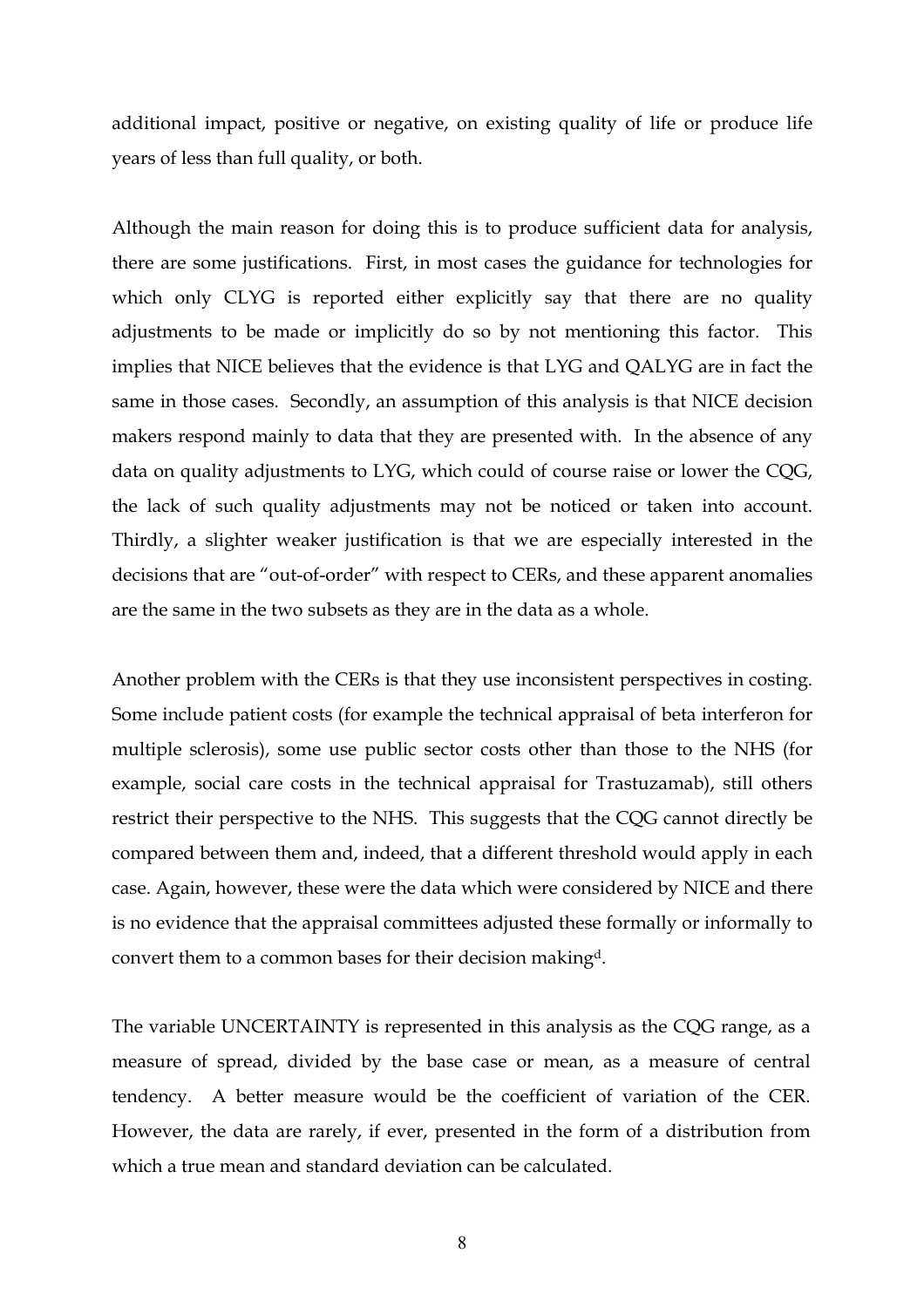The equity variable OTHER FACTORS is indicated in only three instances – the treatments considered for Motor Neurone Disease (MND), pancreatic cancer and non-small cell lung cancers. In each case, the Guidance makes particular reference to health status 'starting point' issues in its decision. The clearest indication of factors other than cost-effectiveness influencing its deliberations is provided by the guidance for Riluzole for MND, in which it is noted that "The Committee took account of the severity and relatively short life span of people with ALS and, in particular, as directly reported to it, of the values which patients place on the extension of tracheostomy free survival time" [12]. The Guidance for treatments for pancreatic cancer and non-small lung cell cancer refer to the "extremely poor prognosis" and low survival rates in each case, although CQG evidence is not available in either decision.

The variable BURDEN covers four different, and incompatible, measures of the number affected. These are the number of cases, new cases, treatments and deaths. We have combined these mainly in order to provide sufficient cases for analysis, but again there is a weak argument that NICE decision makers may respond to the magnitudes presented and may not distinguish too finely between the different types of burden.

The variable IMPACT, representing the budgetary implications for the NHS also suffers from inconsistent evidence provided to and by NICE. Some are not incremental (for example, drug costs are 'totals', not taking into account existing spending on that drug where it is already used in the NHS); others take partial account of changes in resource use (for example, where use of one drug or procedure replaces another); and others are based on a fuller account of changes in resource use (for example, changes in hospital use arising from longer term changes in morbidity). We have had to treat these comprehensive estimates of net impact as equivalent to estimates of the direct cost of the technology and to make estimates of the average where only ranges are given. Again, there is only a supporting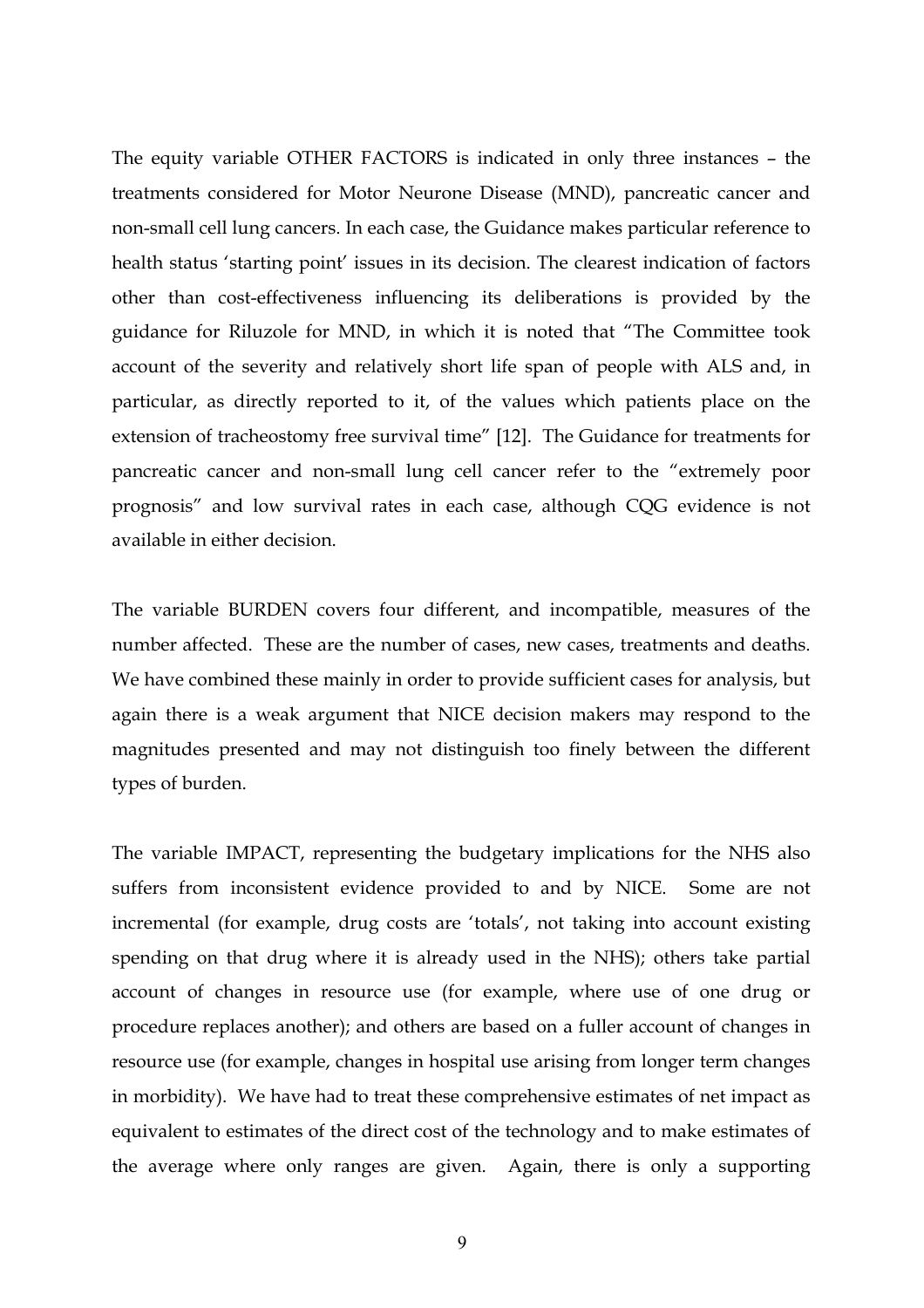argument that magnitudes are what are visible and may enable differences in meaning to be neglected.

A more general point is that abstraction of the data is difficult not only because of the complexity of the evidence in the guidance and technical appraisal reports and the many differences between the data presented in them, but also because it is not clear which data were actually taken into account by NICE. There is in many cases a disparity of some magnitude between the CQG reported in the guidance and that reported in the supporting technical appraisal. Previous analyses of the role of cost effectiveness evidence in NICE decisions have restricted their analysis to the evidence reported in the guidance [2,4]. While it is to be expected that the guidance committee would consider factors other than cost effectiveness in issuing their recommendations, the committee also supplements the independent technical appraisals with confidential manufacturers' evidence as well as incorporating more 'casual' economic evidence and reasoning. In some cases, the cost per QALY in the guidance is the committee's best guess about cost effectiveness, taking into account factors they consider not to be included in the technical appraisal proper.

For example, the guidance for Riluzole for MND cites a CQG for this treatment of  $£34,000 - £43,500$ . The technical appraisal has a base case CQG of £58,000, with sensitivity analysis revealing a range of CQG from negative to a considerably higher than base-case CQG. Later revisions to the technical appraisal, in the light of new evidence, suggest the CQG ranges from £16,500 - £20,000. The wide range of results is illustrative of the degree of uncertainty NICE faces in using cost-effectiveness evidence. However, for the purpose of this analysis, the key point to note is that the CQG figures cited in the guidance cannot be located in the evidence in any of the technical appraisals it has provided in support of its decision.

A second example is the cost-effectiveness data for Orlistat for obesity in adults. As stated earlier, the NICE guidance for Orlistat seemed to admit to an approximate threshold of £20,000 to £30,000 per QALY gained and it further implies, by its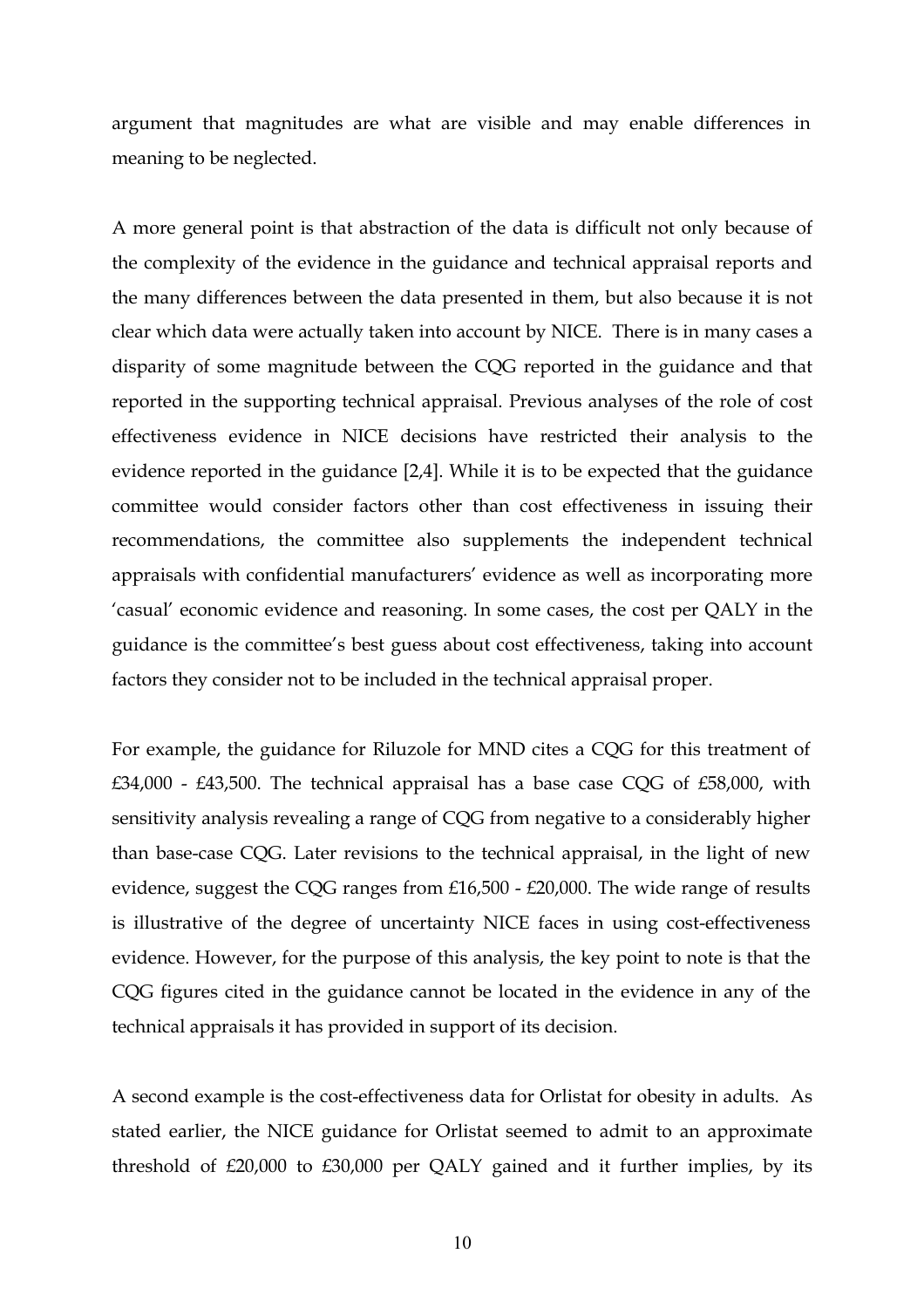favourable decision, that Orlistat meets this. However, the "headline" estimates that it gave for this CER are a much higher independent estimate of £46,000, which is neither endorsed nor rejected, and an explicitly rejected much lower figure based on manufacturers' estimates.

These "headline" figures are taken from the technical appraisal, which itself makes them the "headline". But the technical appraisal also reports, in a less prominent way, some sensitivity analyses around the figures, which are not referred to in the guidance and which support a lower CER. There is however, nothing within those analyses which supports the figure of £20,000-£30,000.

The technical appraisal takes the independent estimate from a Development and Evaluation Committee (DEC) report [13], which again headlined the £46,000 figure, but also contains far more sensitivity analyses than those reported in the technical appraisal. These also support a far lower CER. Of particular note is that the headline figure is based on the DEC method of calculating QALY gains, but the report also reports a much lower set of CER estimates based on EQ-5D utilities, explicitly noting that NICE appears to be preferring estimates based on the EQ-5D. These CERs did not find their way into the technical appraisal and it is unclear whether or not they will have been considered by NICE. However, once again, there is no obvious source in the DEC report for the £20,000 to £30,000 figure.

A further example of the difficulty in interpreting *what* cost effectiveness evidence influenced NICE's decisions is the case of beta interferon. The guidance for this technology indicated that the 'best available evidence' on CQG was considered to be £35,000 to £104,000 (under an assumption of benefit persisting over 20 years) and £120,000- £339,000 (under an assumption of benefit ceasing when treatment stops). Without being party to the decision making process, the independent observer can note only that the range of CQG indicated by NICE to be reliable evidence is £35,000 to £339,000 (with a midpoint of £187,000) although clearly other interpretations are possible.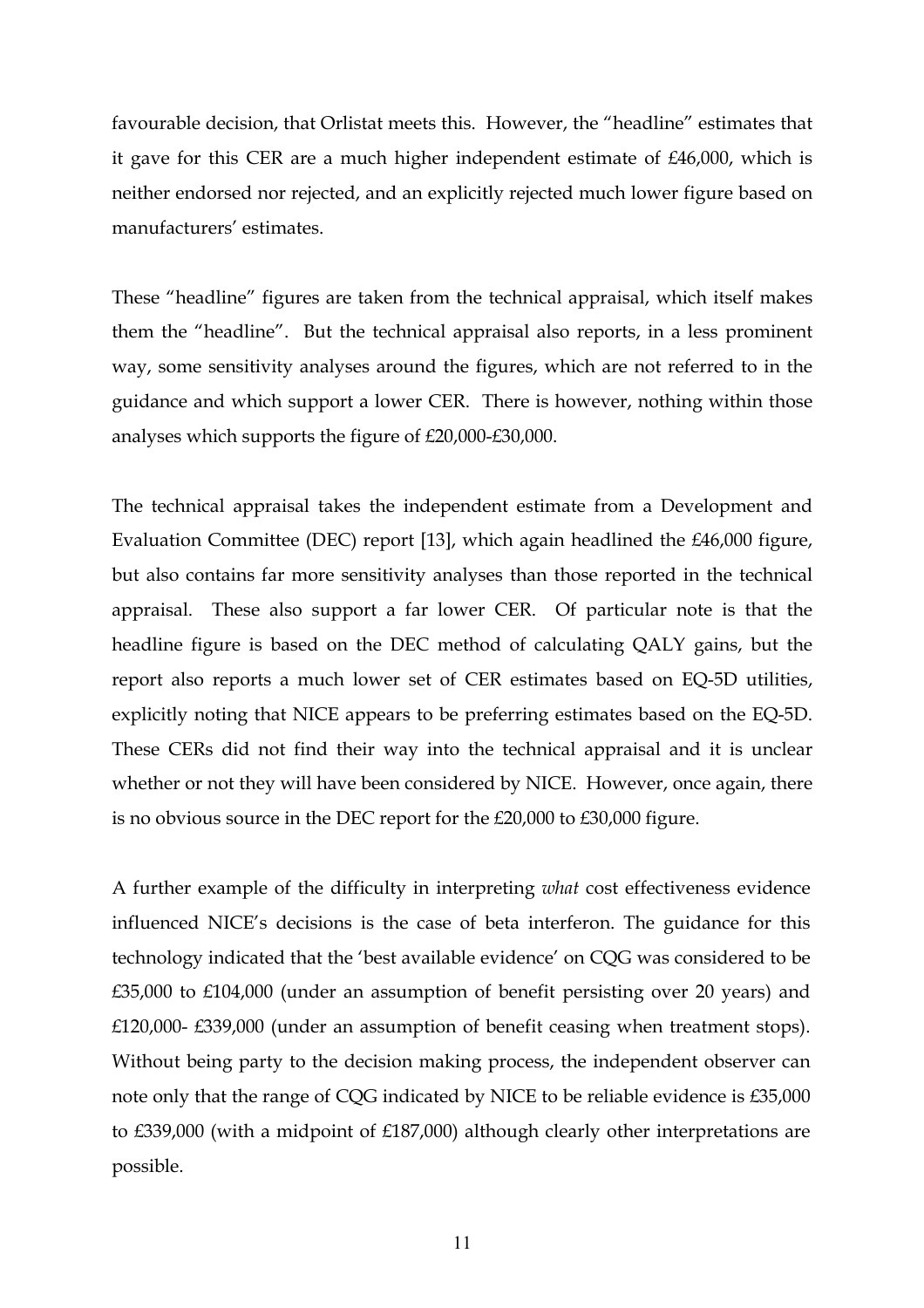The conclusion is that there is some uncertainty in many cases about what NICE's conclusions about cost-effectiveness were, the means by which they were derived and indeed what evidence they took into account in deriving them. Nevertheless, we take them at face value.

#### *Modelling*

The decisions were initially divided into those for which cost-effectiveness data were available and those for which there was none. The latter were subdivided into acceptance and rejection decisions and these were investigated qualitatively to uncover the apparent reasons for rejection or acceptance. The former were amenable to quantitative analysis of a binary choice model, which was explored using logistic regression analysis.

Several model specifications incorporating different numbers of variables were estimated. However, this was for reasons other than a model building strategy. First, our intended strategy was to estimate a model incorporating all variables, but this could not be done, for reasons explained below, and alternative specifications including fewer variables had to be examined. Secondly, models incorporating fewer variables were in themselves instructive about the impact of the implied decision making criteria. Because we are not estimating a full model, robust standard errors were used in all specifications as a basis for hypothesis testing.

The modelling was constrained by the absence of some items of data. The variable OTHER FACTORS could not be used, because the decision for all but one of the cases for which other factors were recorded was to accept and, for the other, data on cost-effectiveness were not available; OTHER FACTORS therefore had no explanatory power. One decision (27a) was excluded because of missing burden of disease data, but this was not an unusual case and had little effect on the results. The variable IMPACT was also available only for a restricted set of decisions, which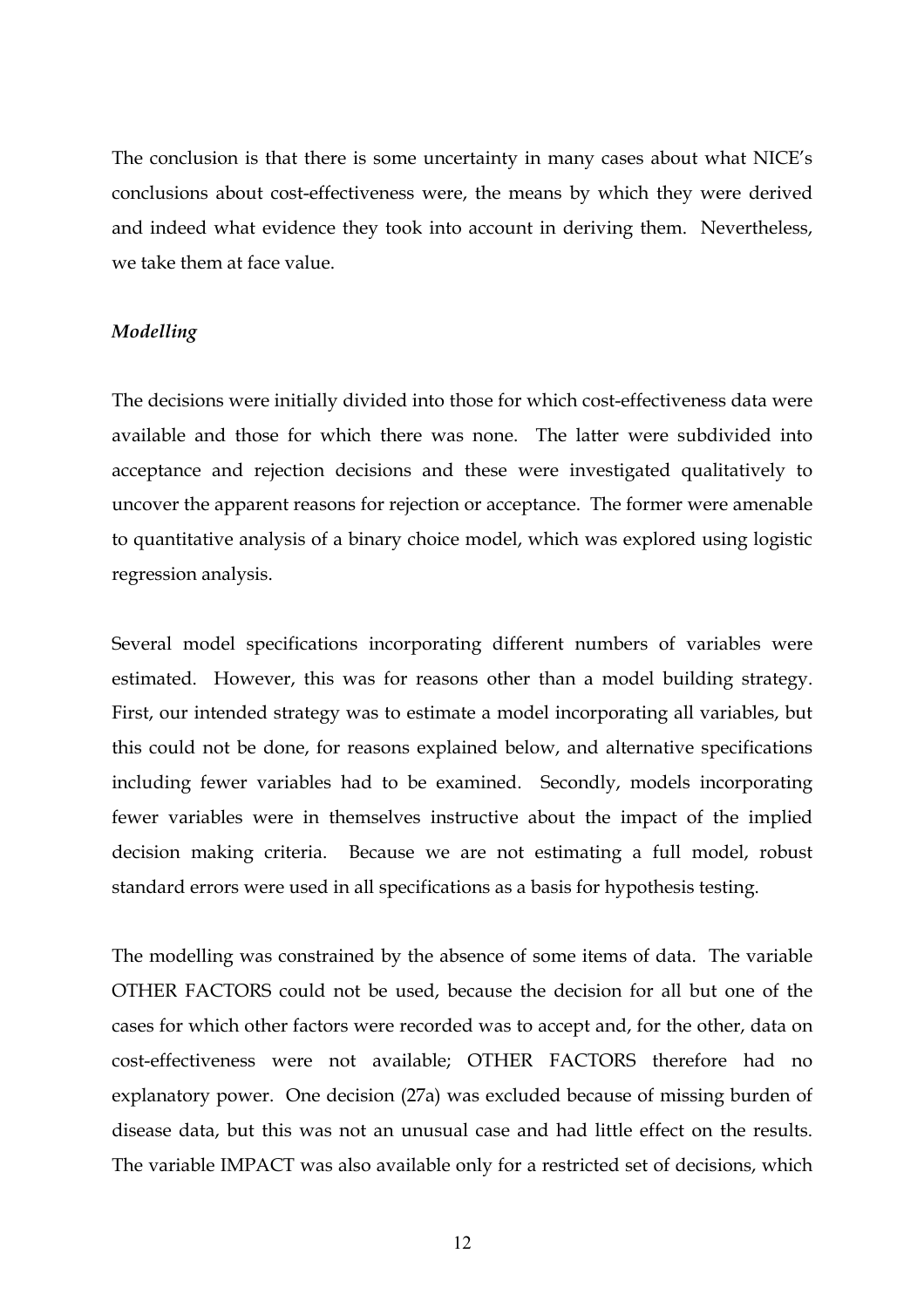unfortunately included four of the seven rejections; moreover these were amongst the more interesting cases. As a result, we used a basic set of 33 decisions, although we also used a subset of 26 to test the IMPACT variable.

The logistic regression estimates permit calculations of a probability based "threshold". The probability of acceptance or rejection can be calculated for each cost-effectiveness ratio (CER), other variables held constant. There are two possible approaches, both problematic. One is to evaluate a strict marginal effect, assuming all other variables are zero; however, it is unrealistic, for example, to assume that there is no burden of disease. The other is to evaluate at the mean values of the other variables; however, this means that the estimates are highly dependent on their values in the sample, which is not random. From this, the CER at which the probability of acceptance is 0.5, equivalently where the odds ratio is 1, can be calculated.

Given the difficulty noted earlier in selecting, from the CQG evidence reported in NICE guidance, that which most directly influenced decision-making, the sensitivity of the estimated model to choices about the mid-point and range was explored for those technologies in which this issue was present. A special case was chosen, decision 32, because this has the highest CER using the data abstraction rules that we operated, but for which it might be argued that the guidance could be interpreted as giving a much lower estimate. The models were therefore re-estimated using the alternative data for that observation.

#### **Results**

Table 2 details the decisions for which there were no cost-effectiveness data, divided into those accepted and those rejected. Although the guidance is in many cases complex, the general conclusion, as might be expected, is that those rejected are those for which there is clear evidence that the technology is *not* effective, for example decision 1, or very unclear evidence that it *is* effective, for example decision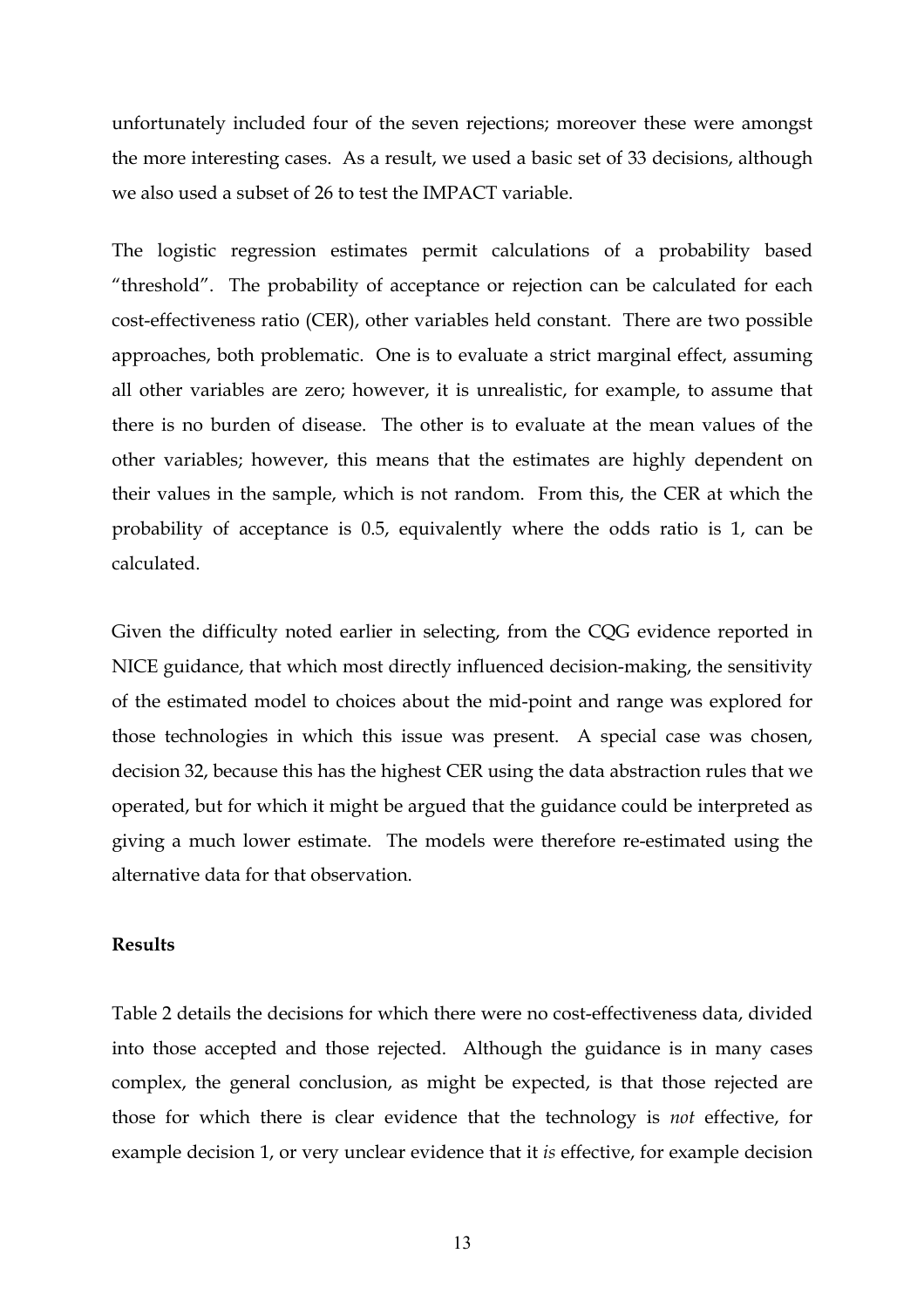23. The technologies that were accepted without evidence on CLYG or CQG fell into two groups. In five cases, the decision is arguably better characterised as *which* treatment of those considered is most appropriate (for example, which type of prostheses should be used in hip replacement, given their differences in cost and revision rate), rather than whether any treatment *per se* is acceptable value for money relative to other NHS activities. Decisions reflect cost-minimisation or effectivenessmaximisation. In the remaining four cases, cost effectiveness evidence was considered, but in terms other than CLYG or CQG (for example, cost per year of remission).

Table 3 shows those decisions for which there was evidence in terms of either CLYG or CQG. These are ordered from lowest to highest CER, with rejection decisions shown in bold. Those with the three highest CERs (18b, 27b and 32) are rejections. Rejection decision 5 appears to be an outlier, but it is less clear whether it is rejection decisions 30b, 33a and 15b, or the fourteen acceptance decisions within and above them, that are "out of order". A threshold of the type shown in Figure 1 cannot be identified, since there are rejections that have a lower CER ratio than some acceptances. A threshold of the type shown in Figure 2 can be identified, but it would be of very doubtful meaning, since the range would be between a lower threshold of £1,000 to £1,100 and an upper threshold of £47,000 to £50,000, encompassing all decisions except two rejections and two acceptances. There is also no evidence of the alleged £20,000 to £30,000 range; two are rejected below that, five are accepted above it and all but one within it are accepted – and that at the top of the range.

An attempt was made to estimate a logistic regression model including all of the usable variables except OTHER FACTORS, excluded for reasons explained earlier. Unfortunately, this proved not to be estimatable, providing completely determined outcomes along with odds ratios and standard errors that had bizarre signs and magnitudes.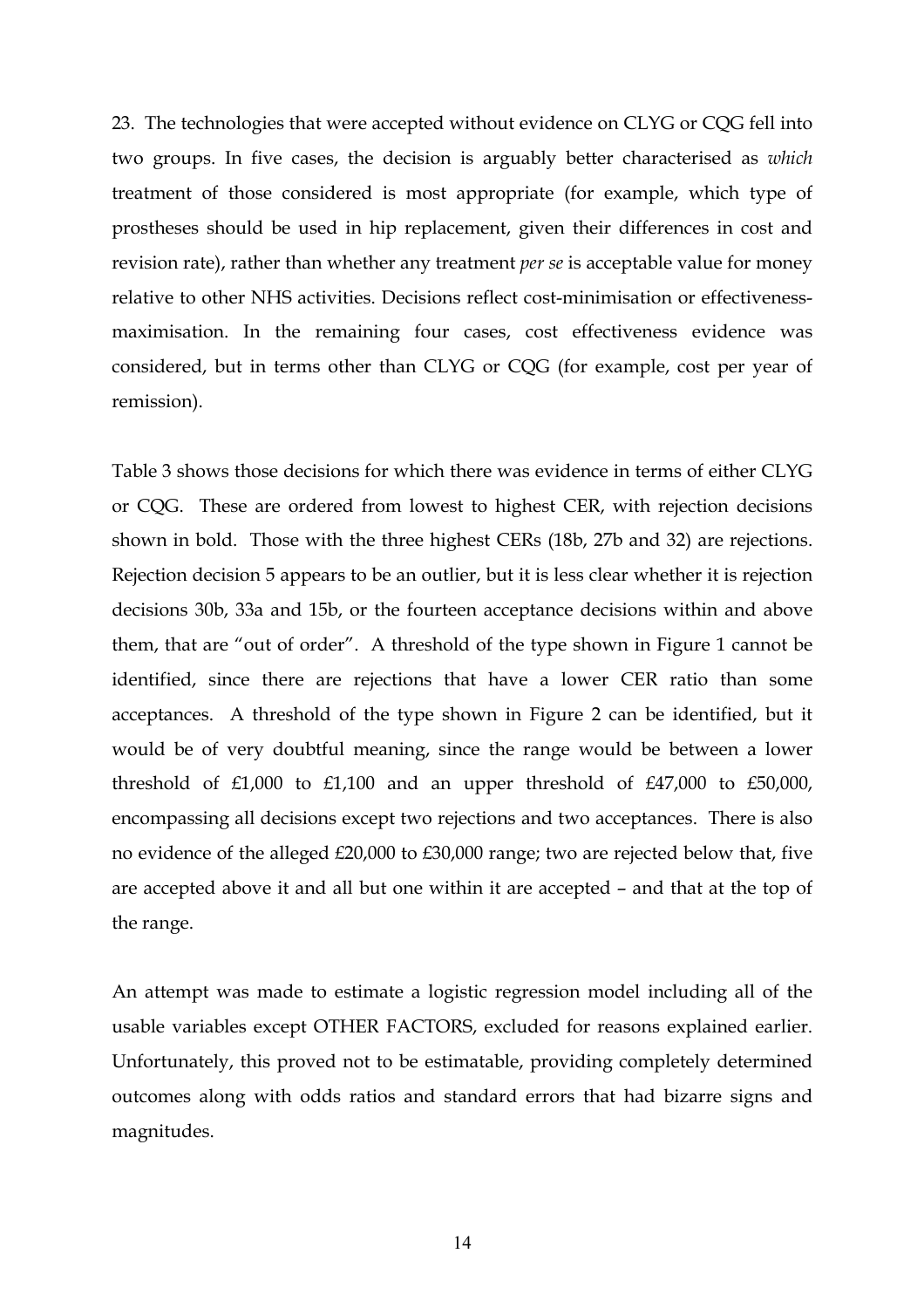Table 4 shows the results that were obtained from the logistic regression analyses; Tables 5 and 6 show how these affect both the implied NICE "threshold" and which decisions conform to it. Table 5 shows the technologies in ascending order of probability of rejection. The horizontal bars identify the probability-based threshold as the point at which the probability of rejection becomes greater than the probability of acceptance, other things being equal. The CER at which the probability is 0.5 is shown in the first column of Table 6, headed "Central Estimate", using the 'marginal' and 'mean value' methods.

Model 1 includes only cost-effectiveness. The odds ratio is of the expected sign but is not significant at conventional levels ( $p = 0.189$ ), so the model is included only for comparison. It correctly classifies all of the acceptances, but only two out of seven of the rejections. All of the other rejections are 'out of order' because they have rejection probabilities below 0.5.

Model 2 in Table 4 adds UNCERTAINTY to CER as an explanatory variable. Both have odds ratios which are significant and of the expected signs. Rejection decision 5 is no longer an outlier, having the third highest rejection probability. Sensitivity improves, with a small deterioration in specificity: rejection decisions 15b, 30b and 33b remain out of order, and acceptance decision 22 becomes out of order, because it has a rejection probability greater than 0.5. The implied threshold falls by between 15% and 26%.

Although the UNCERTAINTY variable seems to explain well rejection decision 5 despite the low CER and is consistent with statements within the relevant guidance, closer examination shows a less clear picture. The UNCERTAINTY variable measures the degree of variability about the CER, which is certainly relatively high in this case. However, the absolute value of the high estimate of the CER is still well below the implied threshold. The implication is either that NICE's decision took account of the presence of high uncertainty but ignored the significance of this uncertainty, or that the level of uncertainty actually attached to the estimate by NICE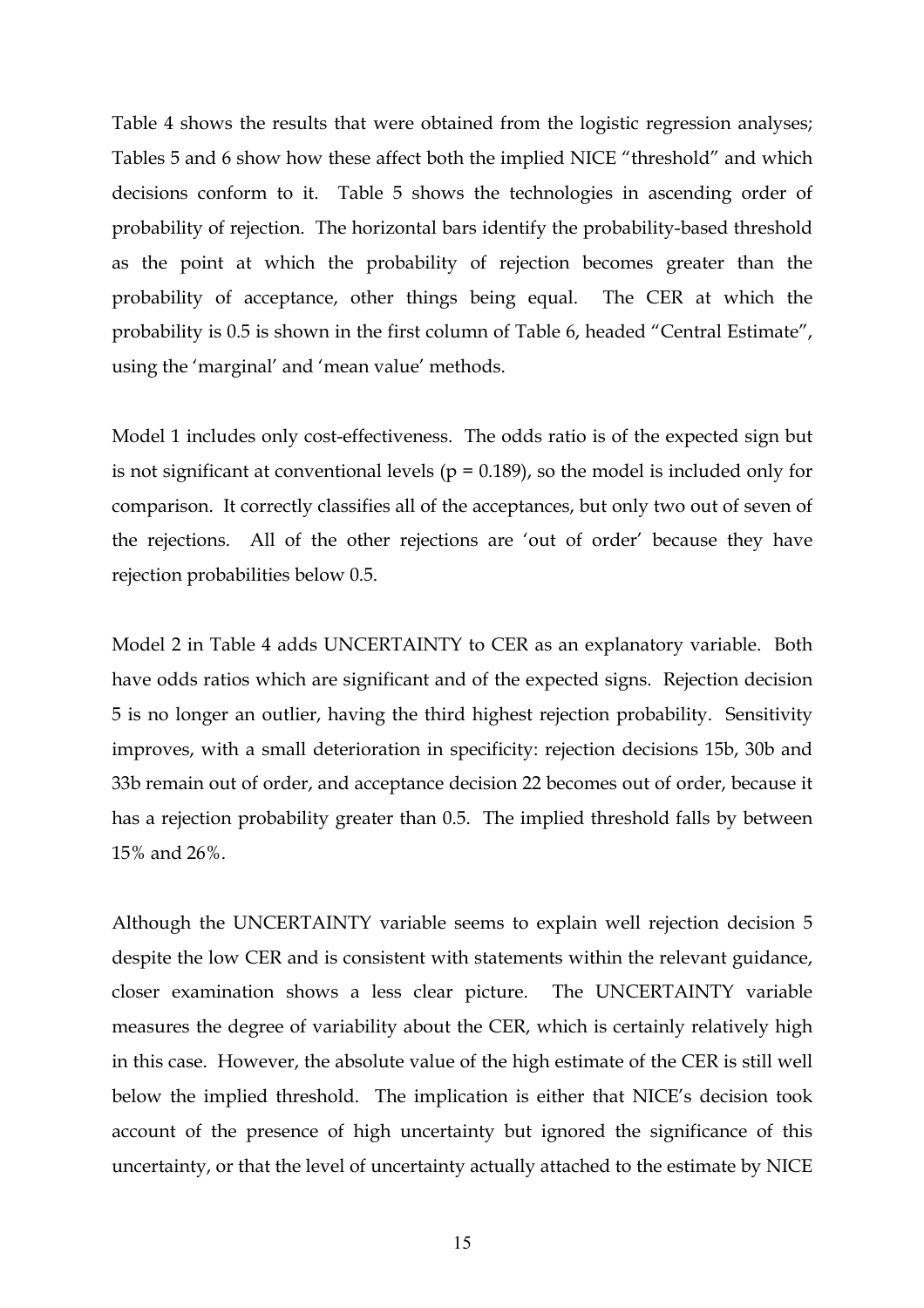was far higher than that reported. We have no way of judging which of these is closer to the truth.

Model 3 in Table 4 adds the variable BURDEN to Model 2 to assess its incremental impact. An alternative is also to examine a model including CER and BURDEN alone, but the estimated odds ratios for that model were not significant. In Model 3, all are significant and have the expected signs; those for CER and UNCERTAINTY are slightly higher than in Model 2 but have similar standard errors. Specificity improves, with no loss of sensitivity. No acceptance decisions are out of order; acceptance decision 22 now has a probability of rejection below 0.5, because of the very large number of people affected. The out of order rejection decisions remain. The implied threshold reduces further using the marginal method, but is slightly higher using the mean value method.

Model 4 adds the variable OTHER THERAPY. Table 4 shows that the odds ratios are again all significant and have the expected signs. CER, UNCERTAINTY and BURDEN have similar odds ratios to those in Model 3, but the standard errors are slightly higher. Sensitivity improves a lot, but with a small reduction in specificity. Rejection decision 15b is now no longer out of order; however rejection decisions 30b and 33b remain so. In addition, there are now two out of order acceptance decisions, numbers 22 and 34. The implied threshold unambiguously further reduces.

There is evidence of a need to be cautious with Model 4. The odds ratio for OTHER THERAPY is extremely small and its curious effects can be observed in Table 5, where the five decisions affected by this variable (that is, technologies for which no other treatment is available) are shown in italics. Four are given extremely low rejection probabilities, two of which, numbers 20 and 23, were previously at the margin of acceptance and rejection and whose removal from proximity to the threshold will have affected where the threshold is. The other decision is number 32, whose unchanging position as a certainty for rejection is virtually guaranteed by its highly unfavourable CER.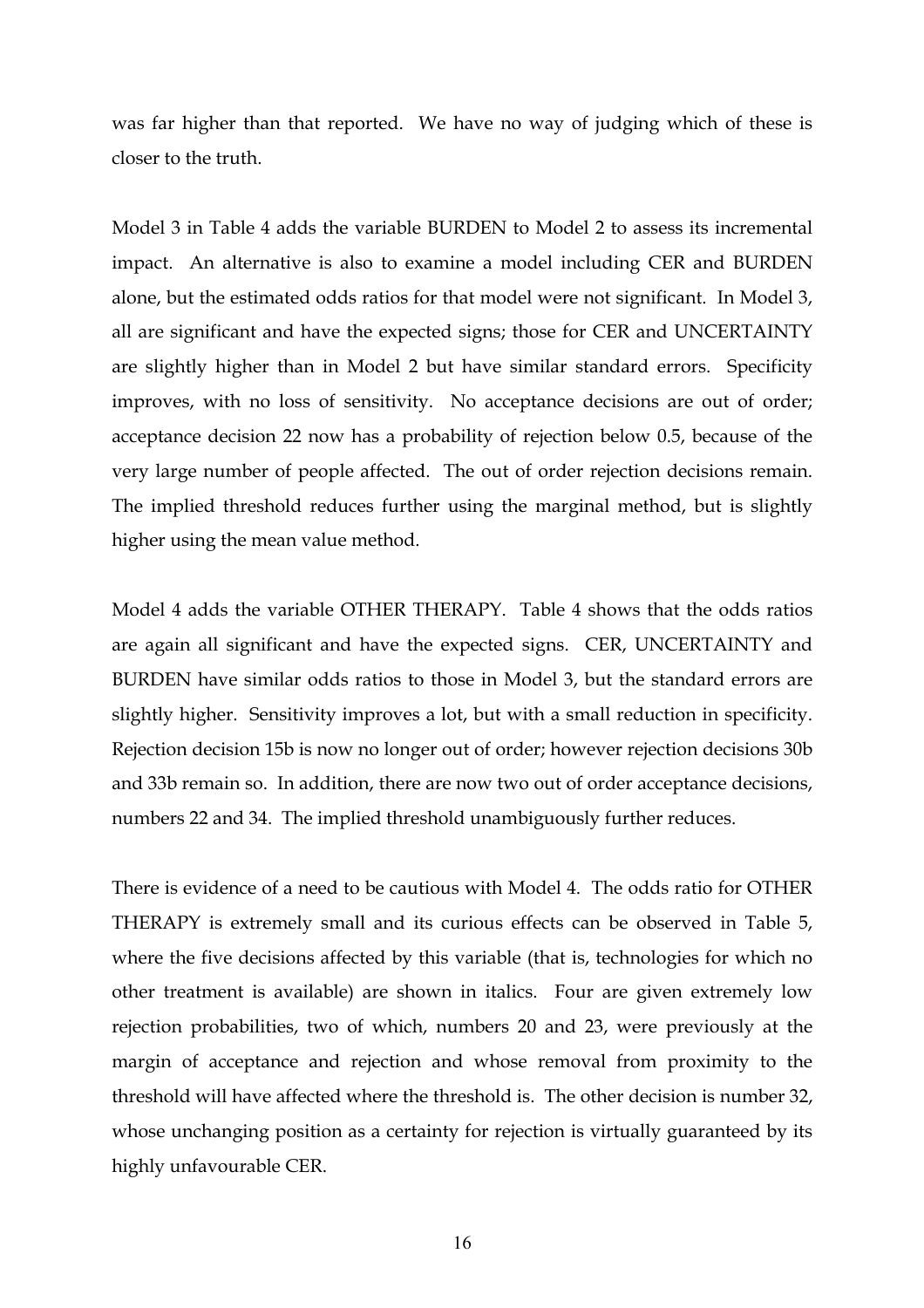The  $\chi^2$  statistic suggests that none of the three models can be rejected. Model 4 is preferred because of its higher Pseudo R2 and better sensitivity, achieved at the cost of a slightly lower specificity.

The variable IMPACT proved not to be useful, and results are omitted. For example, in adding it to Model 3, it requires a more restricted data set, as explained earlier, that left only three rejections, all of which are fully explained by the CER and UNCERTAINTY variables. Its inclusion had a large effect on the odds ratio of UNCERTAINTY, gave both BURDEN and IMPACT unexpected, though insignificant signs, and produced a completely determined model, with no out of order decisions. A further model adding both OTHER THERAPY and IMPACT to Model 3 was also not properly estimatable, again producing a completely determined model with odd and erroneous odds ratios and standard errors.

Figure 5 shows the relationship between probability of acceptance or rejection and the CE[Re.](#page-23-4) Observing points horizontally from the vertical axis enables us to assess the threshold, as the point at which probability of acceptance and rejection is equal, along the p=0.5 line. This demonstrates that the inclusion of other factors lowers the threshold, making it more difficult for high CER technologies to be accepted, other things being equal. However, observing points vertically from the horizontal axis suggests that at higher levels of the CER, the inclusion of other factors increases the probability of rejection, dramatically around £40,000 and above. By contrast, at low CER levels, including other factors lowers the probability of rejection.

All of these estimates raise the question of what is meant by a "range" of costeffectiveness as NICE described it. As noted, it is not possible to estimate this in terms of an upper and lower "threshold". A confidence interval around the estimates can be calculated, based on the standard errors of the coefficients, but this describes the precision of the central estimate, not a range of acceptability. An alternative is to look at a range of acceptability as a range of the probability of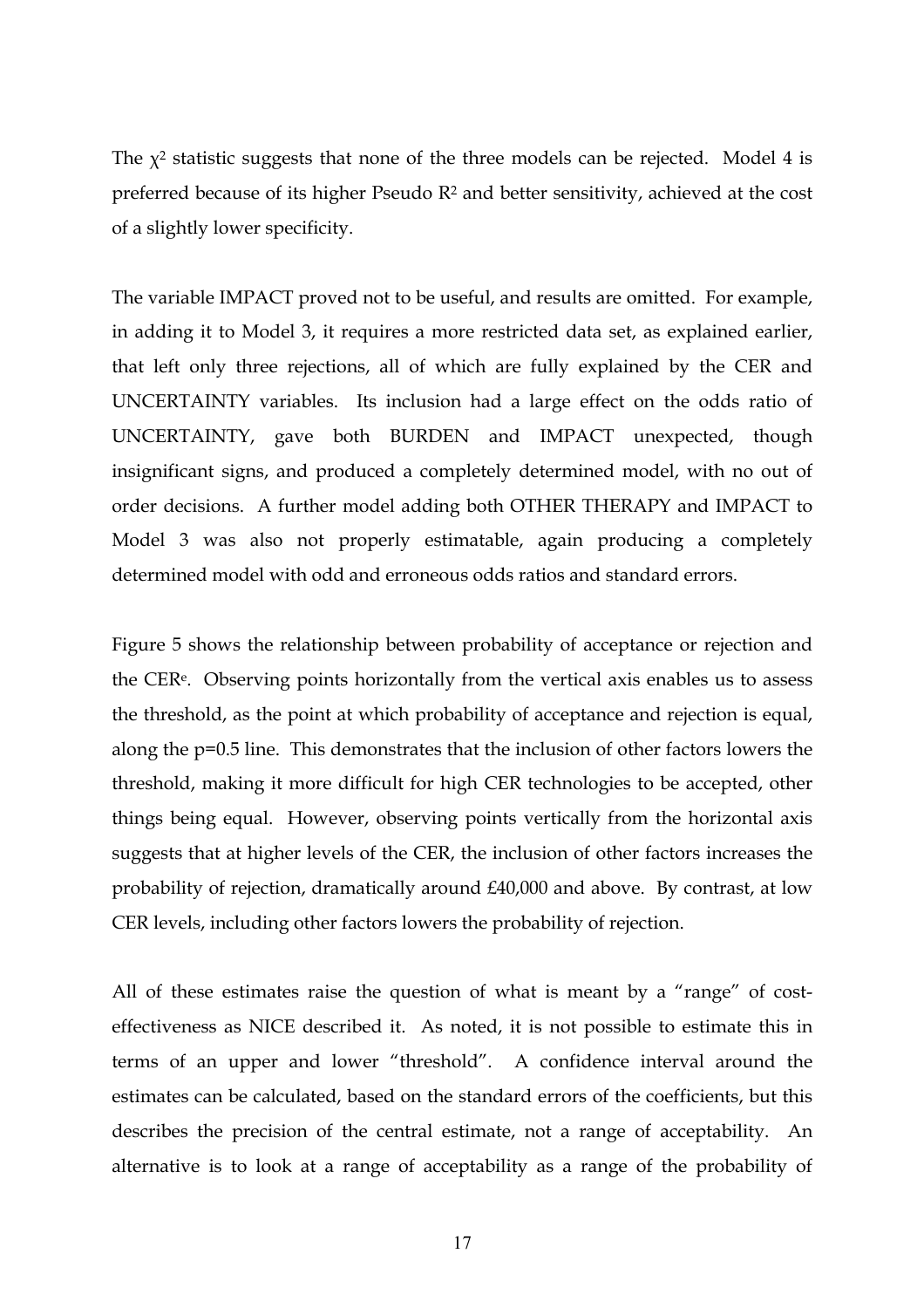acceptance or rejection. Unfortunately, there is no obvious definition of what range of probability should be used. The remaining columns of Table 6 demonstrate the "threshold" ranges defined by three different probability ranges around the value 0.5 – plus or minus 0.05, 0.05 in each "tail" and the central 50%. However, even these calculations do not seem to capture the indistinct concept of "a range of acceptable cost-effectiveness".

Finally, inclusion of the alternative data for decision 32 had very little impact on the models and the implied threshold; the results are therefore omitted. The model including only CER was improved, and the implied threshold was affected. However, for the other models, the models did not perform as well and the implied threshold was very similar. Because this was such an influential observation, a conclusion could be that the method was robust.

#### **Discussion**

The following tentative conclusions can be drawn from the analysis of NICE decisions for which there were cost-effectiveness data. There is support for the idea of a threshold as being probability based rather than a single number. NICE decisions are well explained by the cost-effectiveness evidence, with the effect of uncertainty and of the burden of disease explaining the rejection of some technologies with a relatively low CER and the acceptance of some with a relatively high CER. There remain a few anomalies, which may be the result of the context in which these decisions were taken; essentially, that they were decisions based on comparisons of different indications for particular technologies rather than taking into account a comparison with other services that the NHS provides. The analysis suggests a cost-effectiveness threshold somewhat higher than the £20,000-£30,000 which NICE has publicly identified.

The conclusion that the "threshold" estimates become lower with the inclusion of extra variables is supported. However, the estimate for Model 4 is at the top end of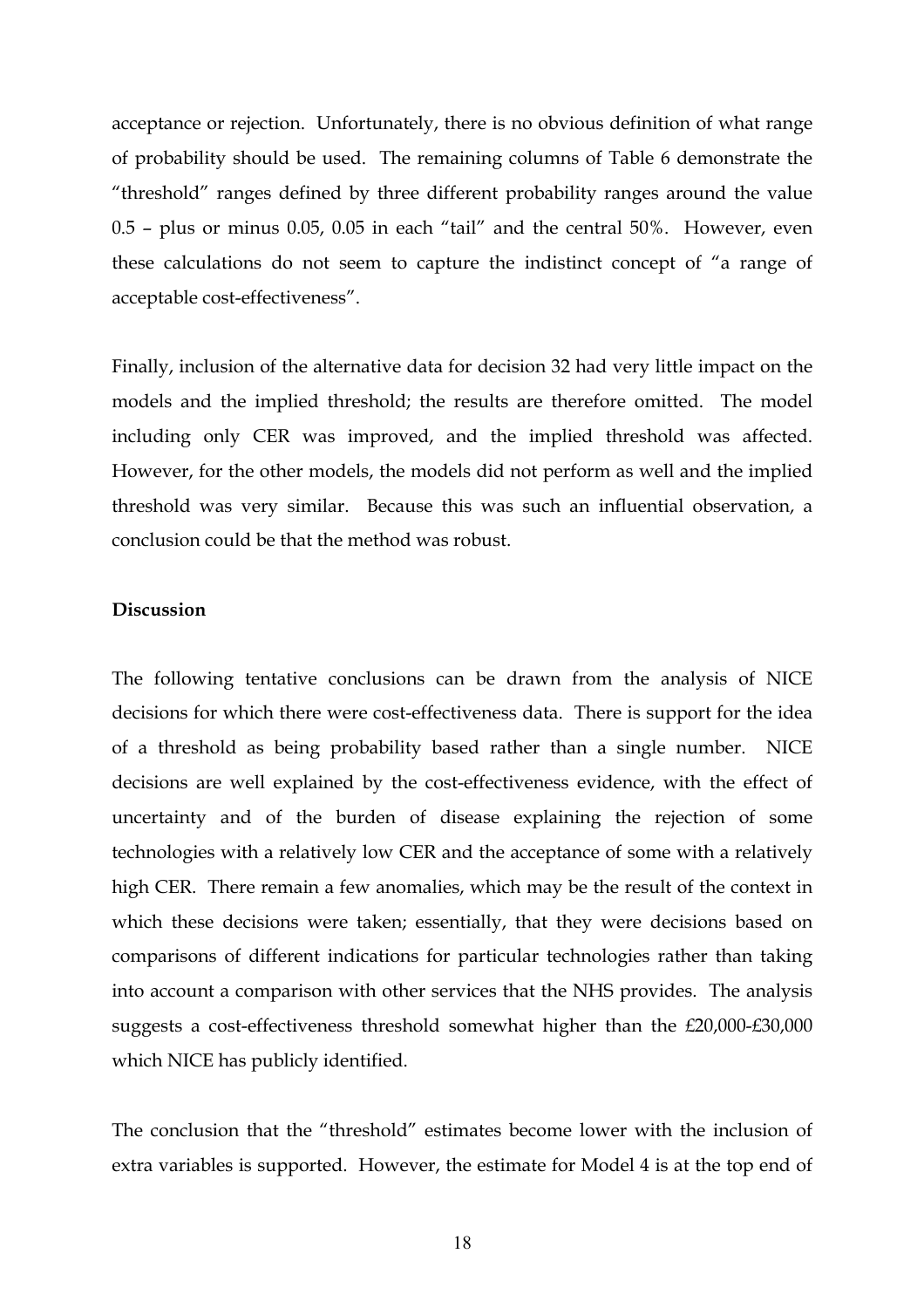the range mentioned in the paper, so there is less support for the claim that the threshold is "in the range of £20,000 - £30,000", as the estimates are £35,000 - £40,000.

The modelling results are of course exploratory and are far from definitive. A key problem is the data used, which are less than perfect. However, the decision making that we are trying to model presumably had the same imperfect data. Unless NICE decisions are based upon data which are not made available to the public, which is definitely the case for manufacturers' commercial-in-confidence data, then the modelling is using the correct data, though of course they may not have been interpreted by the NICE appraisal committees in exactly the same way as we have done.

The analysis may have revealed as much about the data upon which decisions have been based as about the decision making itself. NICE should not be criticised for making decisions based on imperfect and missing data; its role is to exercise judgement where that is the case. Of more concern are the widespread inconsistencies in the type of evidence collected and reported, the mismatch between figures reported in the guidance, the technical appraisals and other documents and the obvious existence of key documents and analysis which are not in the public domain. A consequence of this is a reduction in the explicitness and transparency of the decision-making process.

The insights from this work will provide a systematic way of identifying the role of various types of evidence on decision making retrospectively. Inferring the threshold from past decisions usefully serves to promote debate about the threshold and about how NICE should respond to equity concerns. However, the question of what NICE's cost-effectiveness threshold *should* be, as opposed to what it appears to have *been*, is more challenging still and ultimately needs to be supported by stated, rather than implicit, valuations of health outcomes.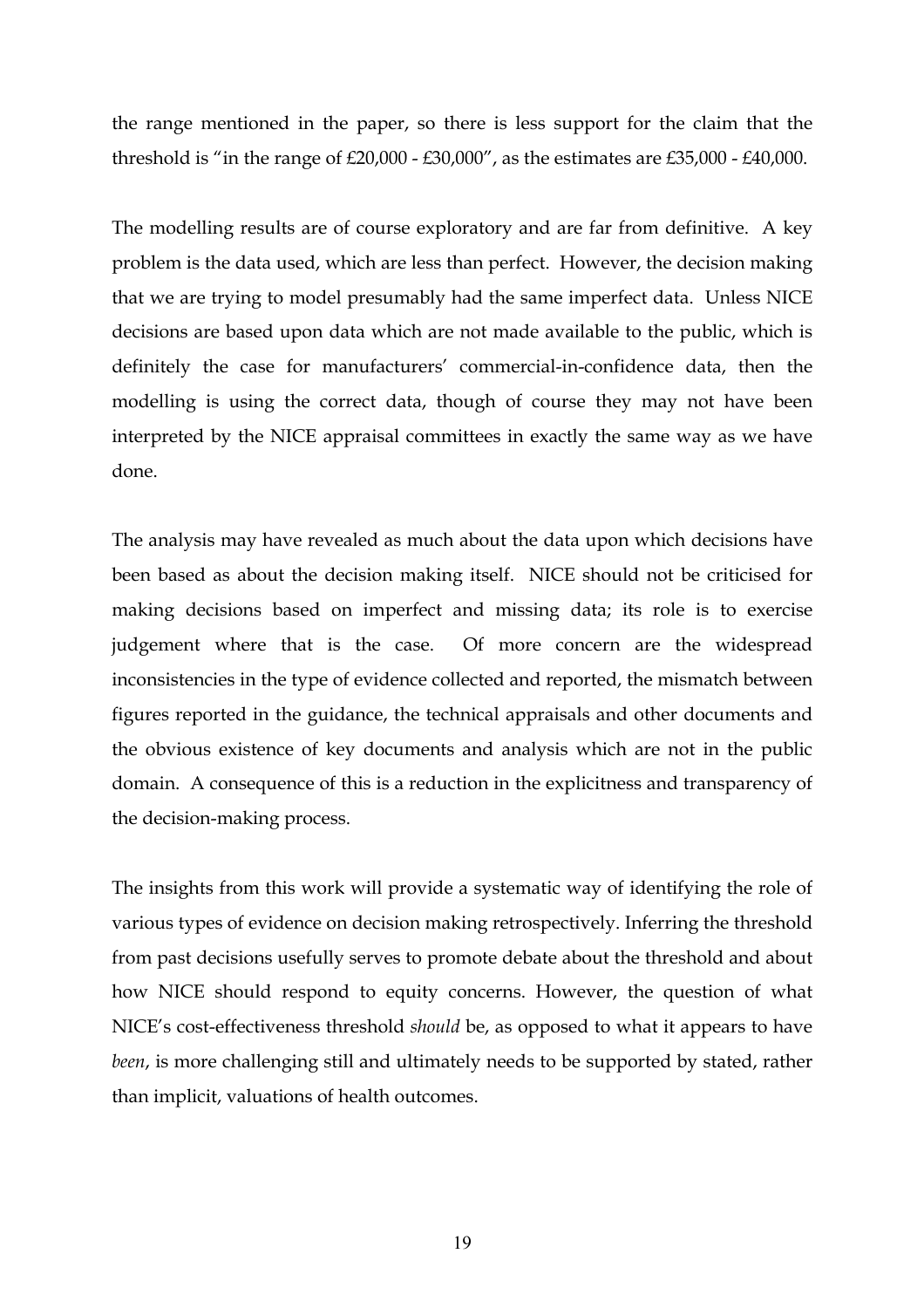#### **Notes**

 $\overline{a}$ 

a The choice of QALYs (and LYG) as the measure of benefit in cost effectiveness analysis in itself embodies value judgements about the value of health gains between age groups.

b This begs the question of what 'net benefit' means in this context. NICE's use of cost effectiveness, rather than cost benefit, analysis means that net benefit can only be determined by invoking a threshold. If the threshold reflects the existing NHS budget (e.g., if it is revealed by the CQG of the last treatment funded from the NHS budget - the 'extra welfarist' position) rather than an externally-determined, stated value per QALY gained (the 'welfarist' approach - see O'Brien et al 2002) this argument becomes invalid.

c The asymmetry described by O'Brien *et al* is arguably even more exaggerated in NICE decisions since its remit is to consider cost effectiveness *and* clinical effectiveness [10]. While NICE recommendations in favour of new technologies indicates its WTP for increased effectiveness, it is less clear how it would respond to an option which is cost effective because it is both less costly *and less effective* than current practice. If cost-effectiveness and effectiveness are equally dominant in NICE's preference function, its WTA would be infinitely large i.e., there would be no reduction in costs sufficient to compensate for reduced effectiveness. We do not test for this possibility here, as all options considered by NICE to date sit in the North-East and South East quadrants of the cost effectiveness plane described by O'Brien *et al* i.e. have zero to positive effectiveness.

d NICE's guidance to manufacturers and sponsors for preparing evidence [11] now provides clear advice on the perspective to be taken in economic evaluation. eAlthough this has a shape similar to the theoretical diagram in Figure 2, the interpretation is different. The theoretical curve identifies a threshold range in which there is uncertainty about what will be rejected or accepted. The empirical curve identifies not a range but a single threshold value given a chosen level of probability. The empirical method cannot in any case identify upper and lower threshold values, because probability values of 0 and 1 cannot be observed except at

20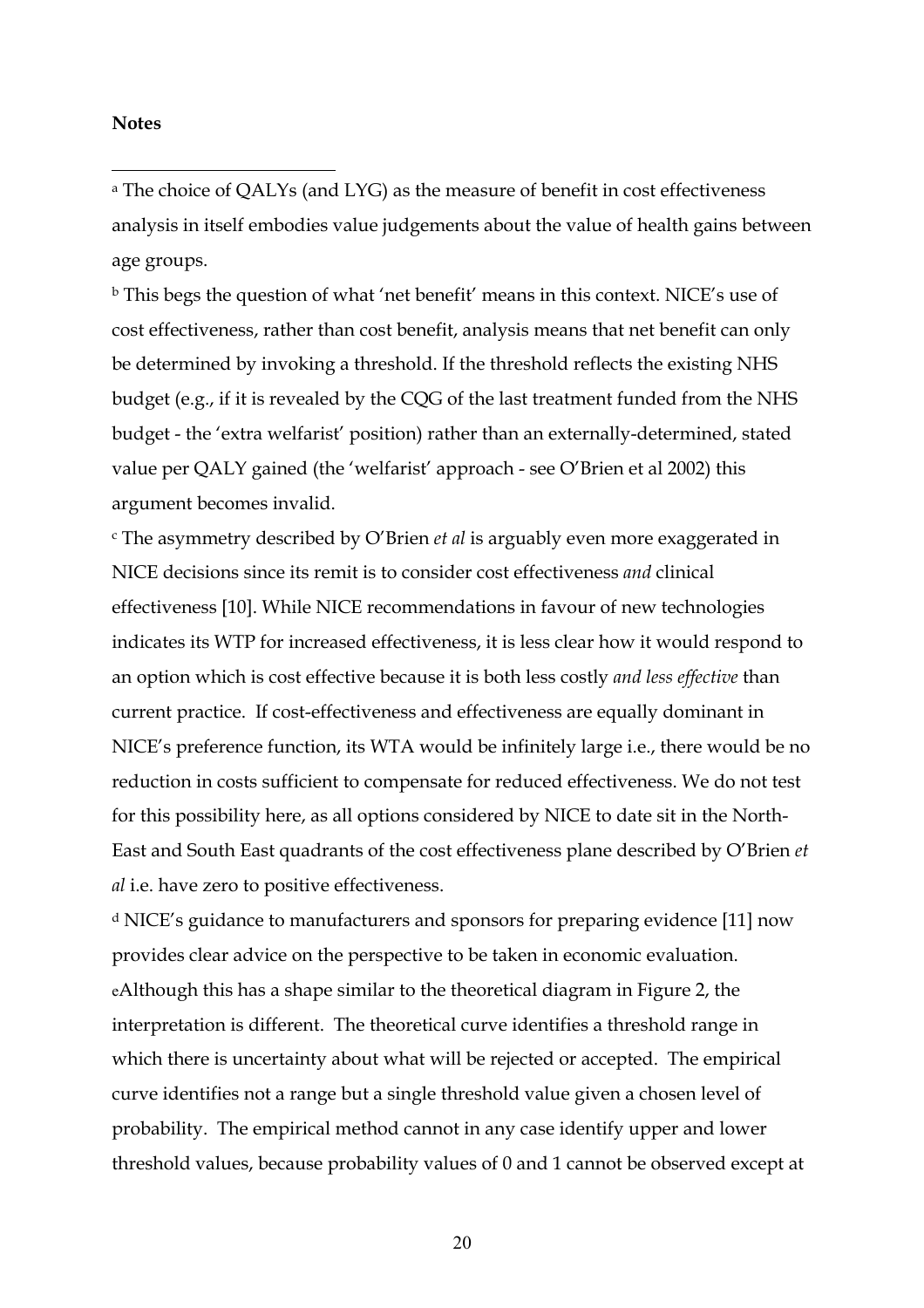$\overline{a}$ the limits of precision of calculation. Again, despite their similar shape neither type of figure is related to Cost Effectiveness Acceptability Curves.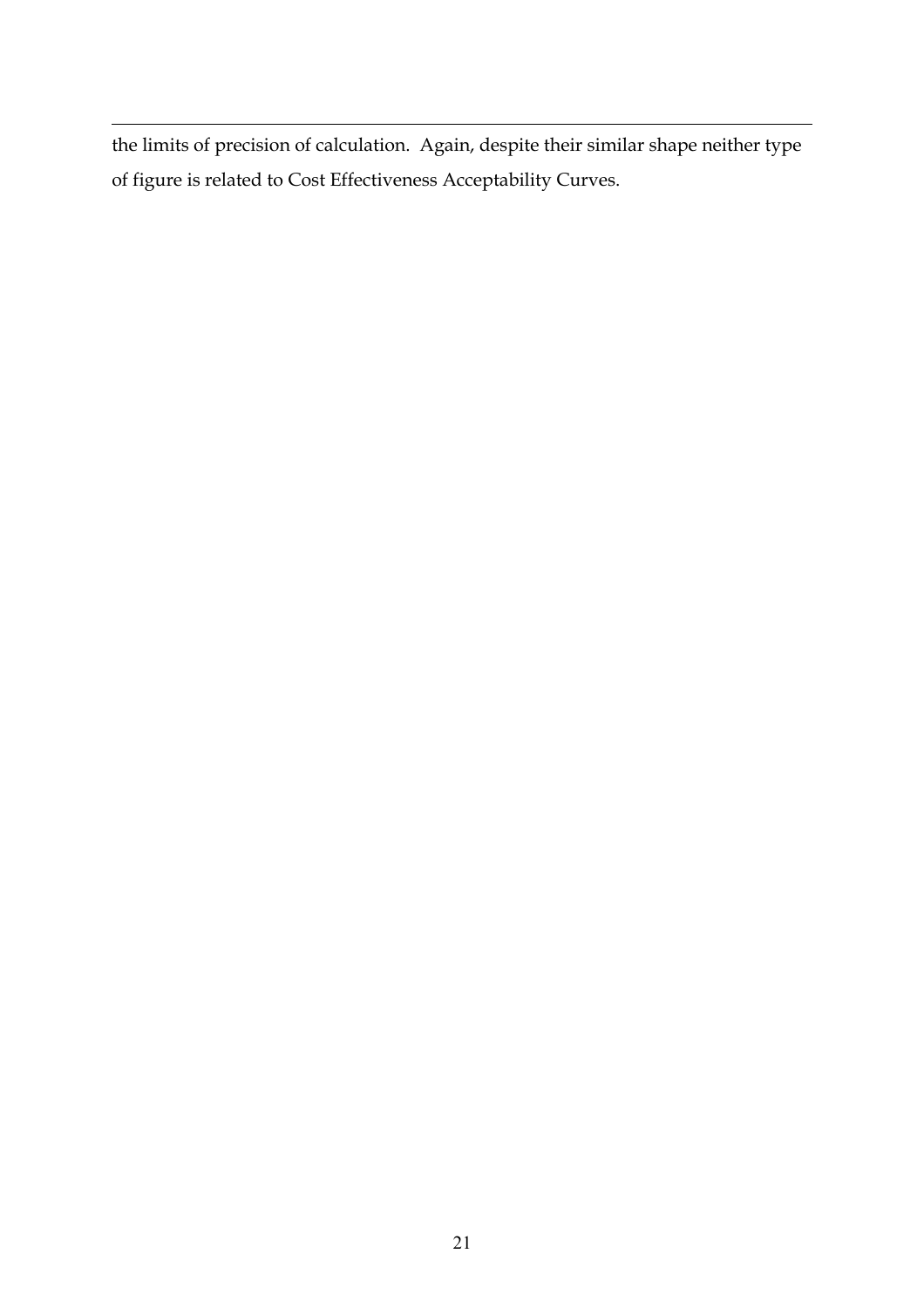#### **References**

- <span id="page-23-0"></span>1. Birch S, Gafni A. On being NICE in the UK: guidelines for technology appraisal for the NHS in England and Wales. *Health Economics* 2002; **11**:185- 191.
- <span id="page-23-1"></span>2. Raftery J. NICE: faster access to modern treatments? Analysis of Guidance on health technologies. *British Medical Journal* 2001;**323**:1300-1303.
- 3. Devlin N, Towse A.(eds). *Cost effectiveness thresholds: economic and ethical issues.* 2002 London: King's Fund/Office for Health Economics.
- <span id="page-23-2"></span>4. Towse A. What is NICE's threshold? An external view. Chapter 2 in: Devlin N, Towse, A.(eds) *Cost effectiveness thresholds: economic and ethical issues.* 2002 London: King's Fund/Office for Health Economics.
- 5. NICE *Guidance on the use of Orlistat for the treatment of obesity in adults.* Technology Appraisal Guidance No. 22. 2002.
- 6. NICE *Health Select Committee Inquiry: submission of supplementary evidence. Part 2 of 2.* [www.nice.org.uk/Docref.asp?d=27652](http://www.nice.org.uk/Docref.asp?d=27652) [31st March 2002]
- 7. Hutton J, Maynard, A. A NICE challenge for health economics. Editorial. *Health Economics* 2000;**9**:89-93.
- <span id="page-23-4"></span><span id="page-23-3"></span>8. O'Brien BJ, Gersten K, Willan AR, Faulkner LA. Is there a kink in consumers' threshold value for cost effectiveness in health care? *Health Economics Letters* 2002; **6** (1).
- 9. Claxton, K. The irrelevance of inference: a decision-making approach to the stochastic evaluation of health care technologies. *Journal of Health Economics*, 1999; 18(3), 341-364.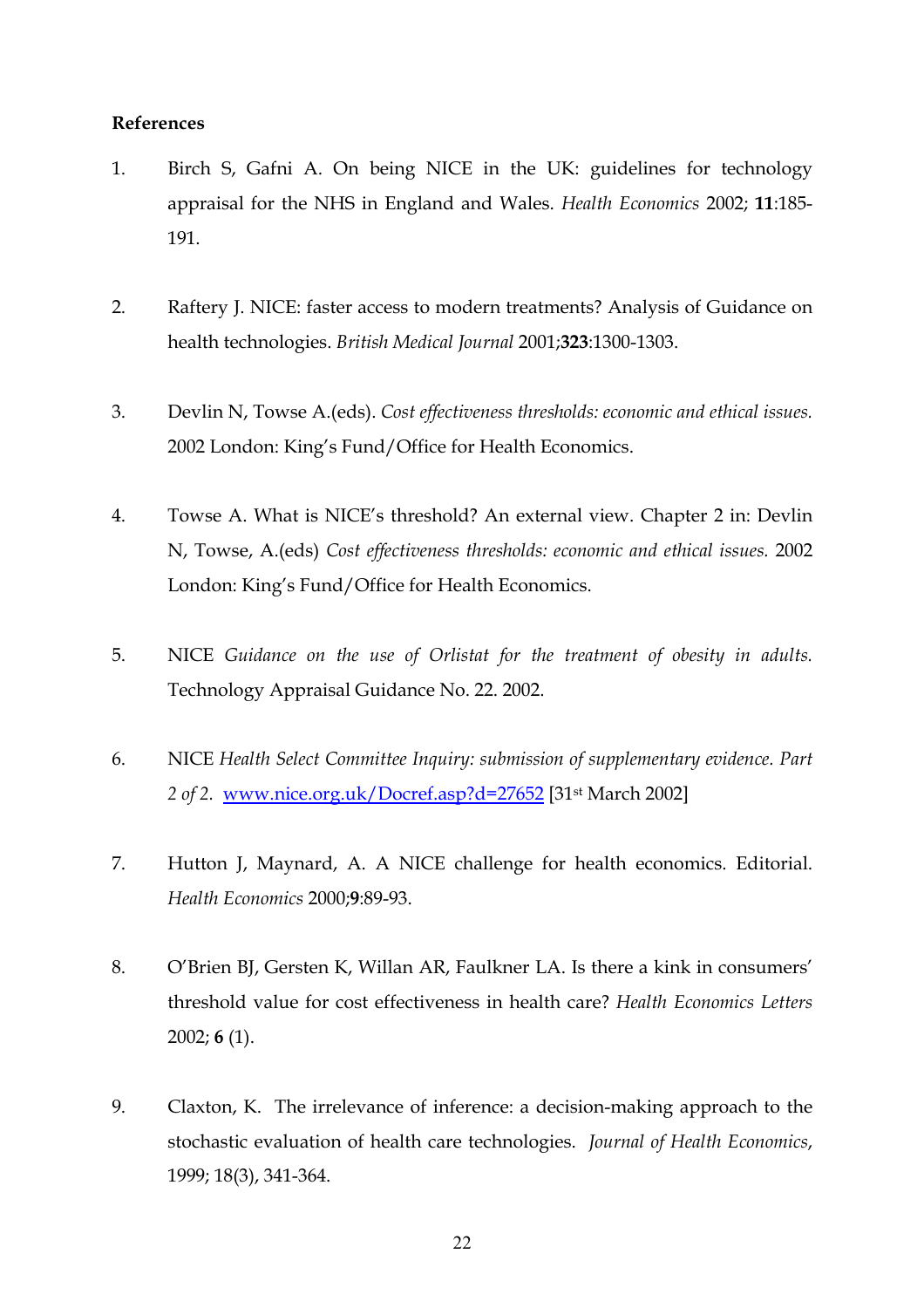- 10. Department of Health. *Faster access to modern treatment: how NICE will work*. 1999 London: HMSO.
- 11. NICE *Guidance for manufacturers and sponsors.* Technology Appraisals Process Series 5. June 2001.
- 12. NICE *Guidance on the use of Riluzole for the treatment of Motor Neurone Disease.* Technology Appraisal Guidance No. 20. 2001.
- 13. The Wessex Institute. *Orlistat for the treatment of obesity*. Development and Evaluation Committee report No. 101, 1999.

#### **Acknowledgments**

The analysis in this paper was undertaken while Nancy Devlin was employed by the King's Fund. The authors are grateful to Kim Stirling at the King's Fund, whose assistance was invaluable. We benefited from useful comments on an earlier version of this paper presented at a King's Fund seminar and at the Health Economists Study Group, Brunel University, July 2002, and in particular thank the HESG discussant, Alec Miners. The usual disclaimers apply.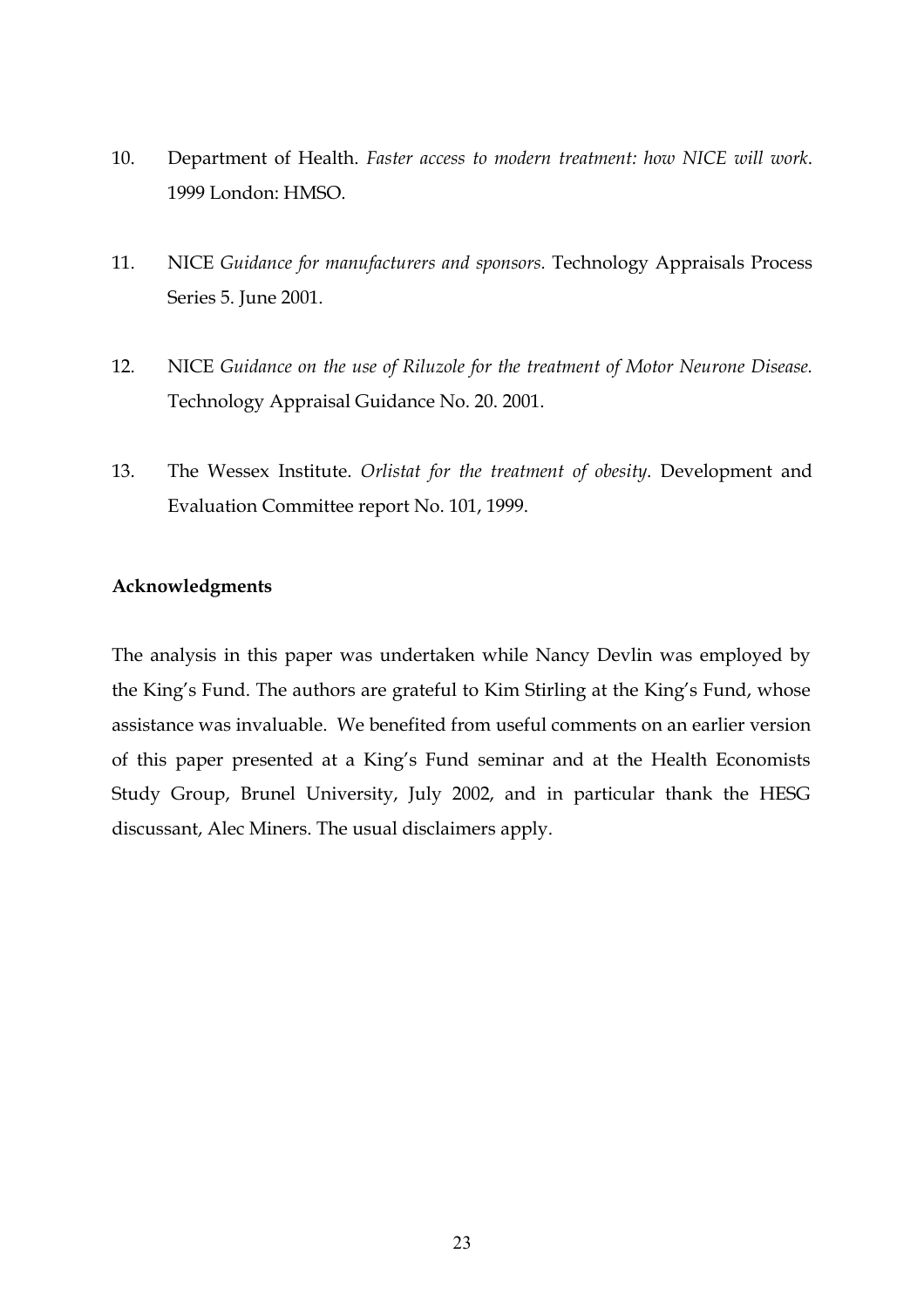**Figure 1 The cost-effectiveness threshold as a point**



**Figure 2**

**The cost-effectiveness threshold as a range, reflecting tradeoffs against efficiency**

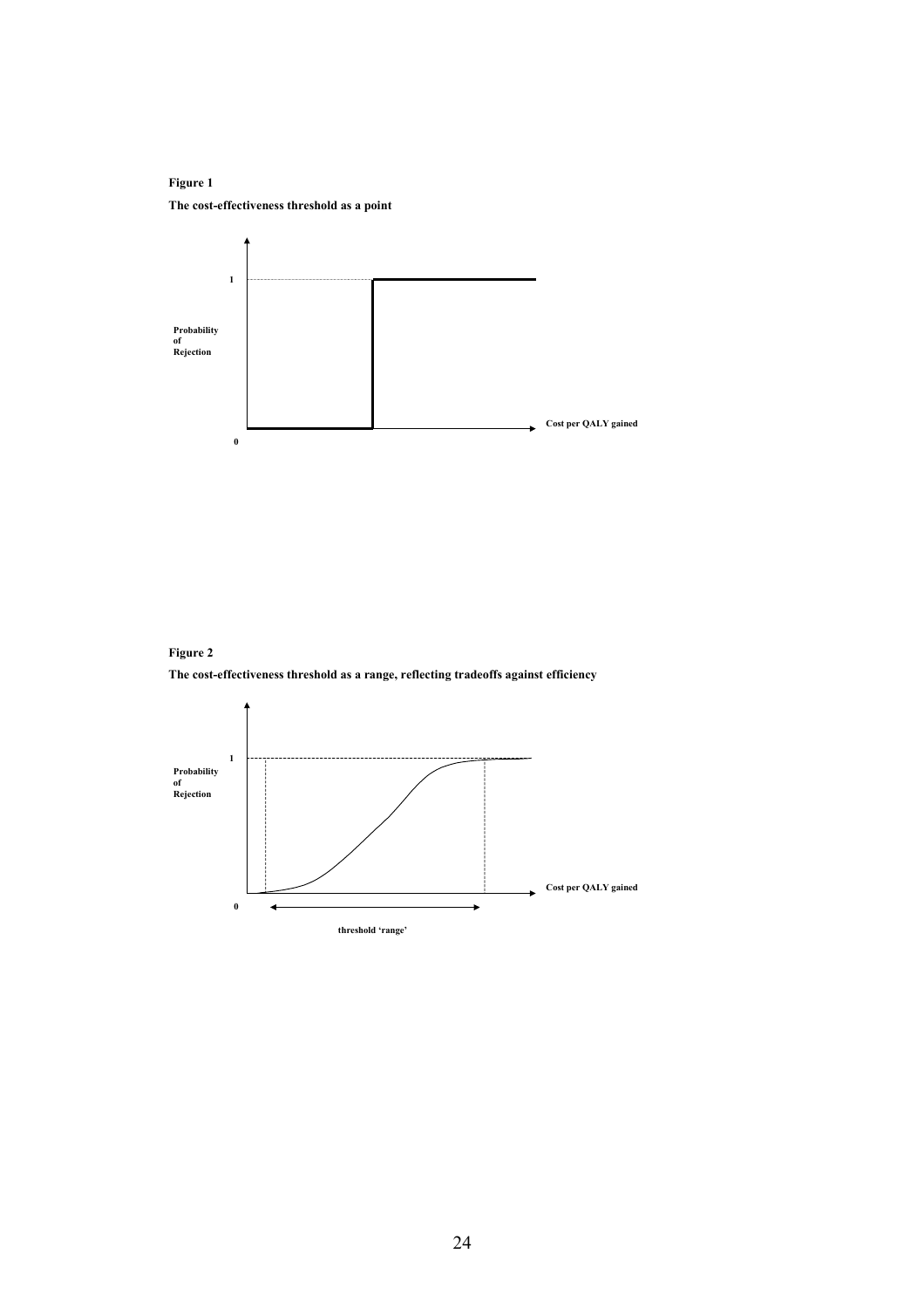#### **Figure 3**

#### **The cost-effectiveness threshold for investments and disinvestments**



**Figure 4 The cost-effectiveness threshold under uncertainty**

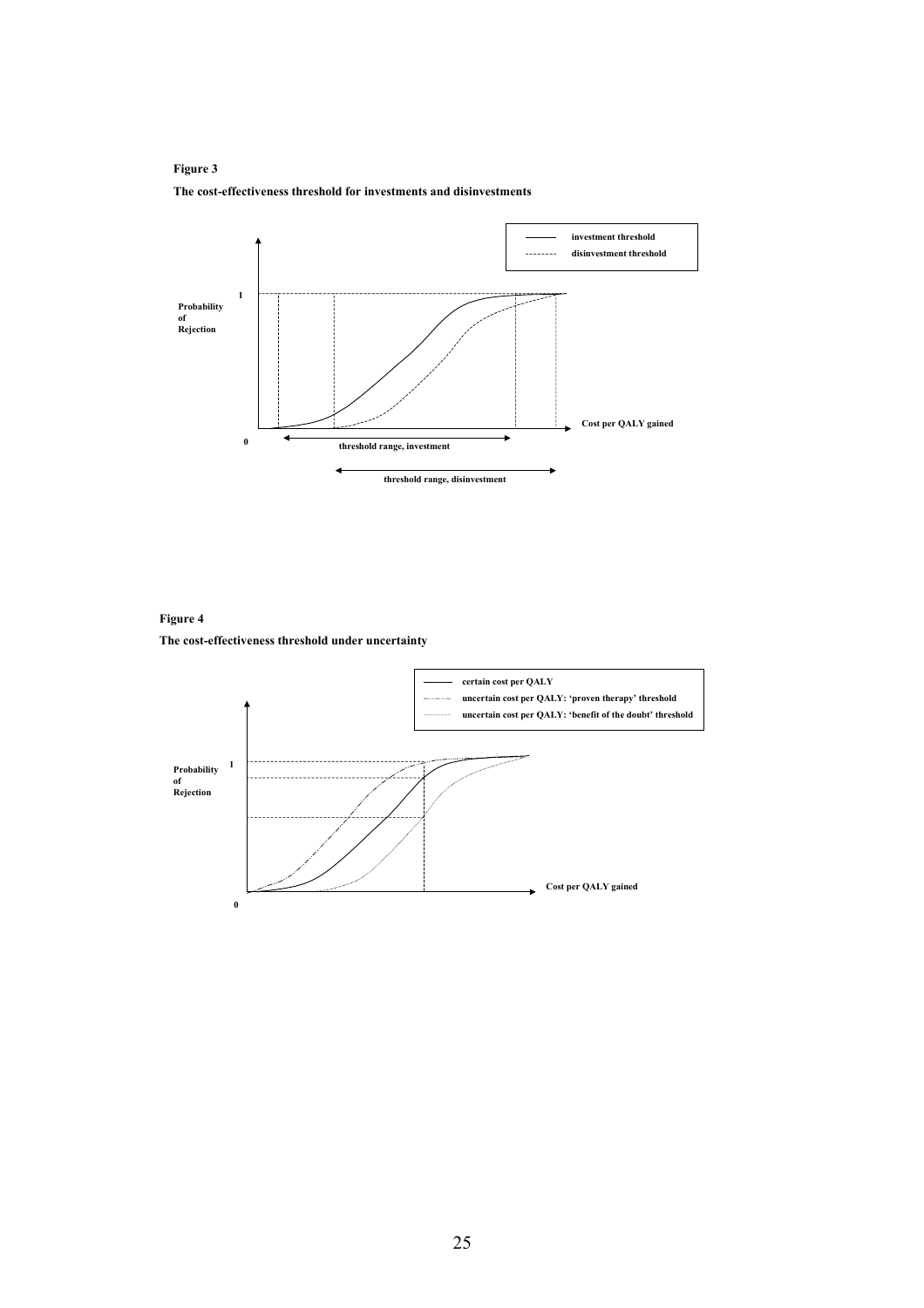Figure 5. Probabilistic cost effectiveness thresholds for NICE decisions

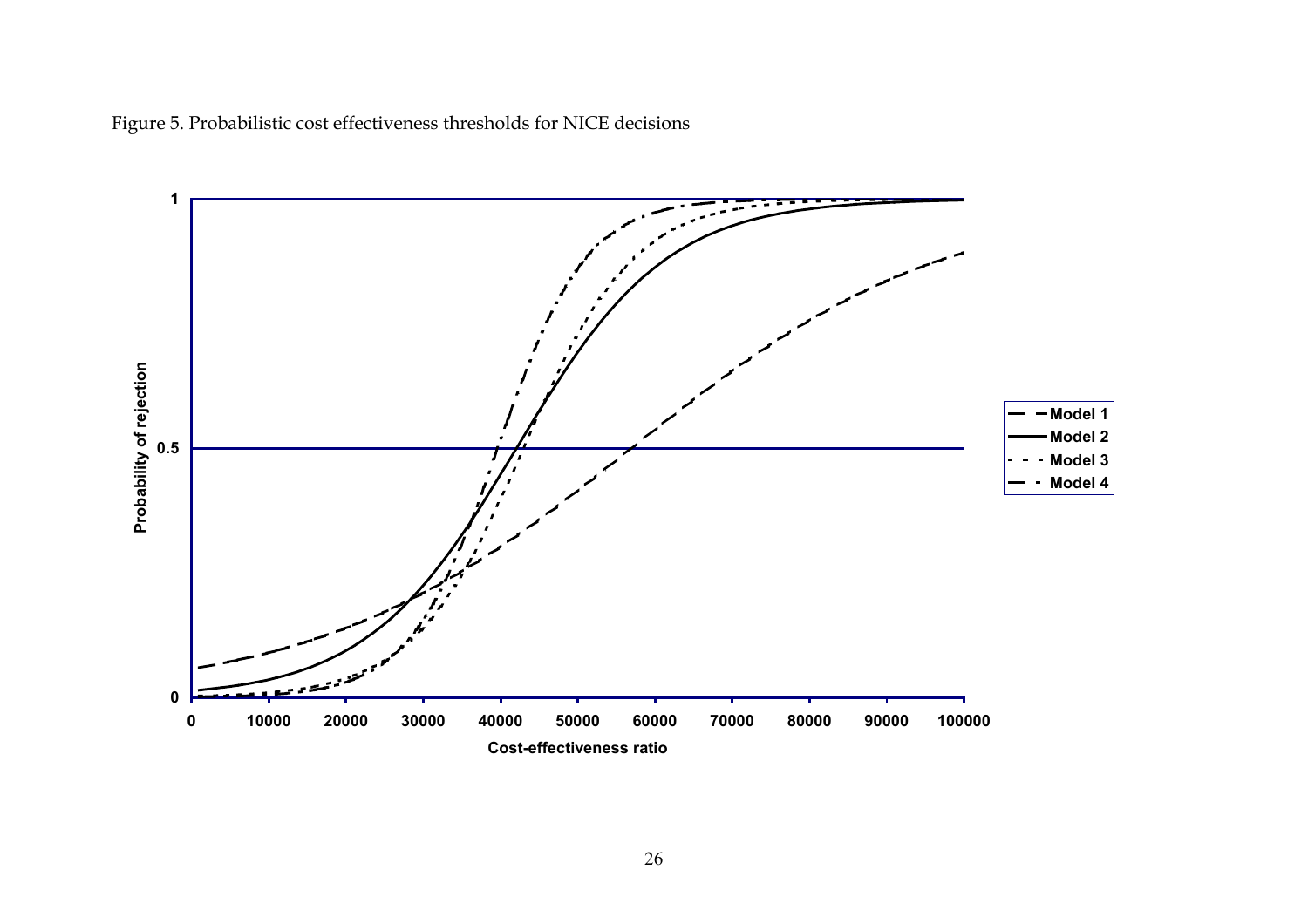## Table 1. Summary of variables

| Variable name          | Variable construction                                             |
|------------------------|-------------------------------------------------------------------|
| Dependent variable:    |                                                                   |
| <b>DECISION</b>        | A binary choice variable which takes the value 0 if the           |
|                        | decision is in favour of use, 1 if against.                       |
|                        |                                                                   |
| Independent variables: |                                                                   |
| <b>CER</b>             | Cost per quality adjusted life year gained or cost per life year  |
|                        | gained in £1,000 units. Where a single estimate or a central or   |
|                        | base case estimate is provided, this is used. If only a range is  |
|                        | given, the mean is used.                                          |
| <b>UNCERTAINTY</b>     | Uncertainty about the cost-effectiveness evidence, calculated     |
|                        | as the range of cost effectiveness ratio divided by the mean or   |
|                        | base case cost-effectiveness ratio.                               |
| <b>OTHER THERAPY</b>   | A dummy variable set to 1 if there are no treatment options       |
|                        | and 0 if alternative treatments are available as a substitute for |
|                        | the treatment under consideration.                                |
| <b>OTHER FACTORS</b>   | A dummy variable set to 1 if the guidance report makes            |
|                        | mention of other variables influencing its<br>specific            |
|                        | recommendation (severity of condition, short duration of life     |
|                        | etc), 0 otherwise.                                                |
| <b>BURDEN</b>          | The burden of disease, represented by the number of people        |
|                        | affected by the condition to which the option pertains, in        |
|                        | 1,000 units.                                                      |
| <b>IMPACT</b>          |                                                                   |
|                        | The impact on NHS budgets of approving the treatment in           |
|                        | £1m units. Where the net impact is available this is used,        |
|                        | otherwise it is the impact of the technology itself. Where a      |
|                        | range is given, the mean is taken.                                |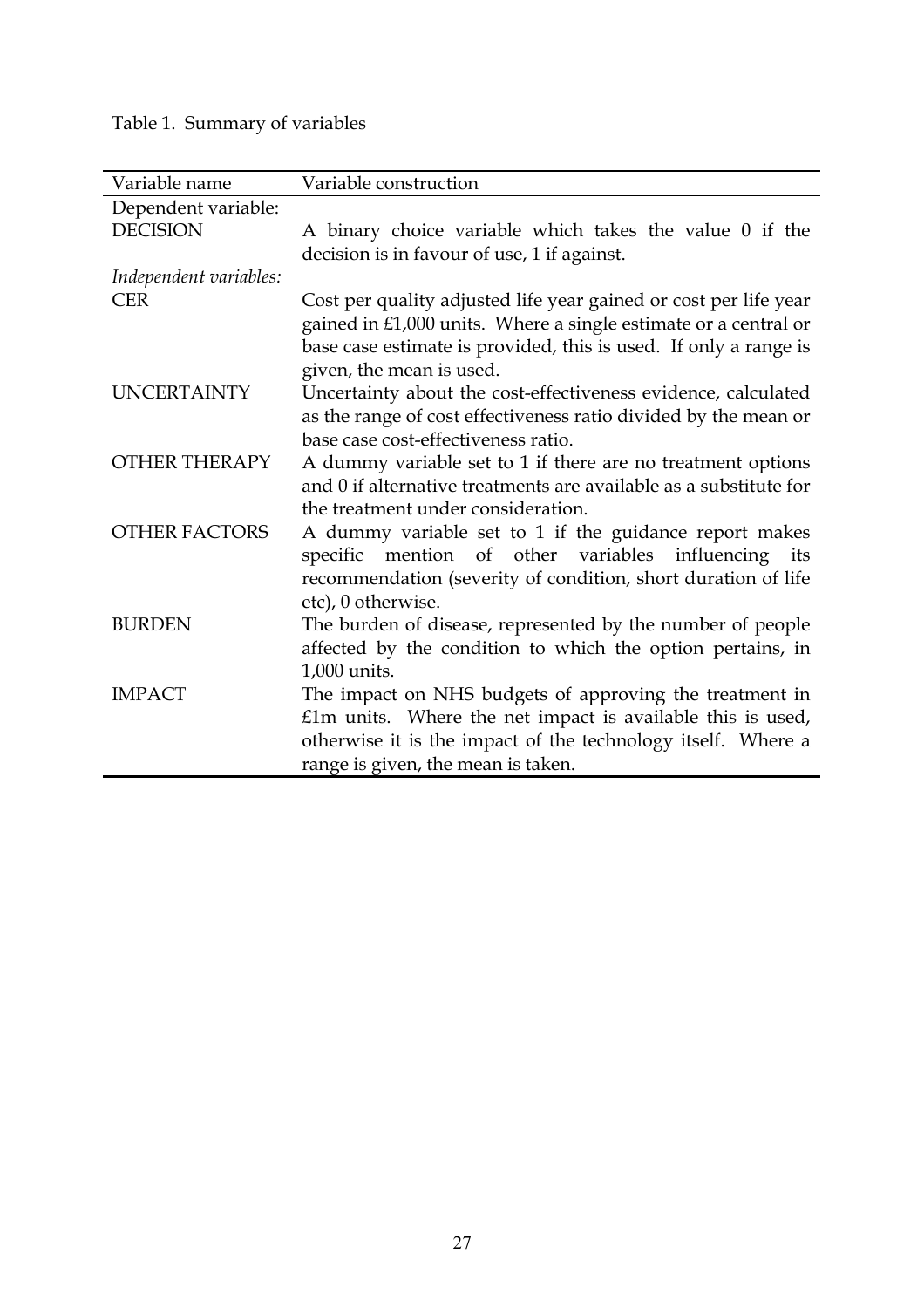| Accepted |                       | Rejected |                        |
|----------|-----------------------|----------|------------------------|
| Guidance | Technology            | Guidance | Technology             |
| number   |                       | number   |                        |
| 2        | Hip                   | 1        | Wisdom                 |
|          | Proton pump           | 16       | Cartilage              |
| 8        | Hearing aid           | 17       | Laparascope colorectal |
|          | Rosiglitazone         | 23       | Temozolamide (First    |
|          |                       |          | line)                  |
| 10       | <b>Inhalers</b>       | 25       | Gemcitabine (Other)    |
| 21       | Pioglatizone          | 28       | Topecetan No           |
| 24       | Wound care            | 33       | Advanced colorectal 4  |
| 29       | Fludarabine           | 37       | Rituximab              |
| 33       | Advanced colorectal 2 |          |                        |

Table 2. NICE decisions for which there were no cost-effectiveness data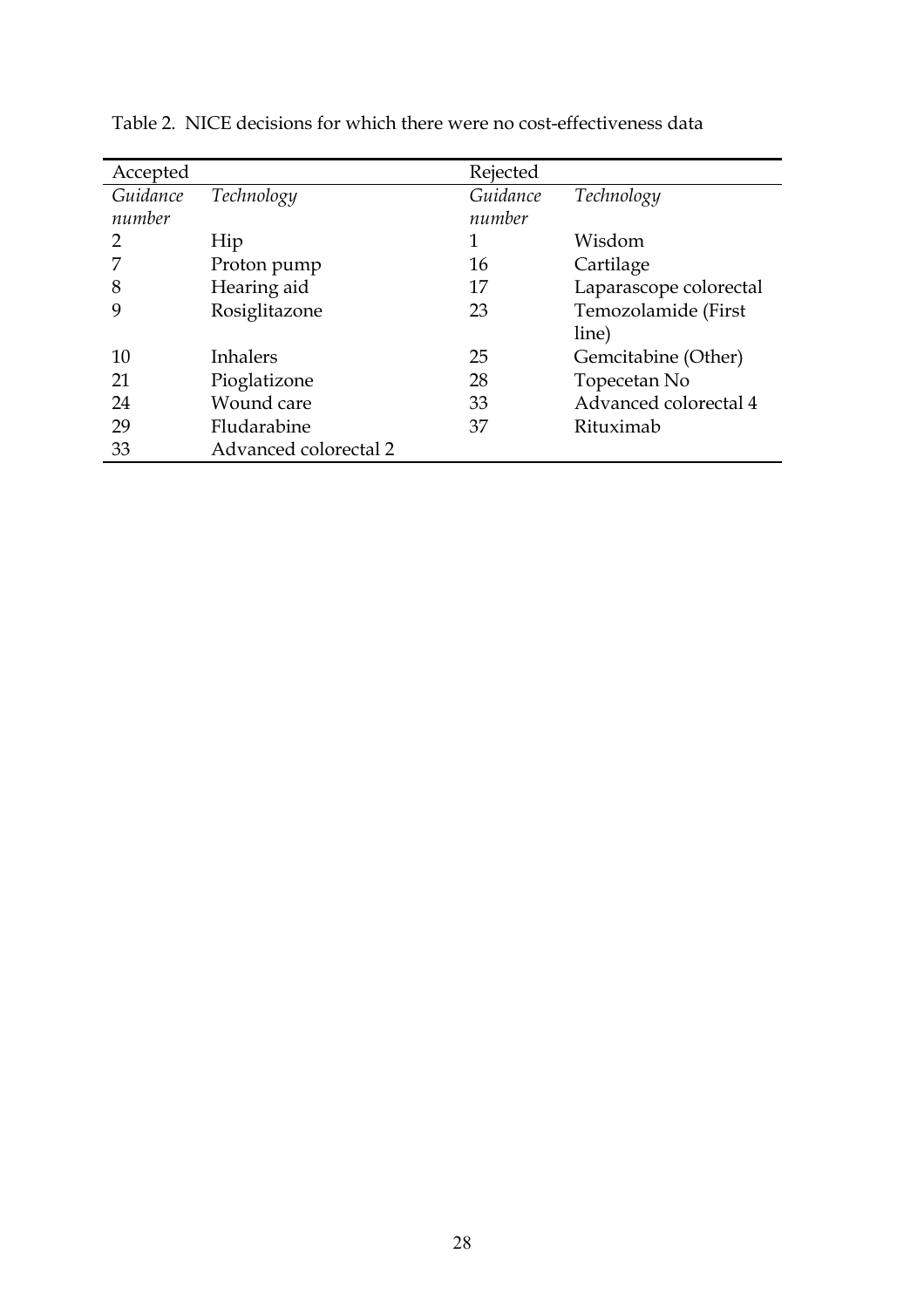| Guidance        | Technology                          | <b>CER</b> |
|-----------------|-------------------------------------|------------|
| <b>Number</b>   |                                     |            |
| 39              | Smoking                             | £430       |
| 28              | <b>Topecetan Yes</b>                | £1,000     |
| 5               | Cytology                            | £1,100     |
| 38              | Asthma inhalers                     | £5,000     |
| 3               | <b>Taxane Ovarian</b>               | £8,271     |
| 12              | Glycoprotein                        | £9,250     |
| 26 <sub>a</sub> | Non-small cell lung (First line)    | £9,475     |
| 13              | Methylphenidate                     | £12,500    |
| 25              | Gemcitabine (First line)            | £12,950    |
| 26 <sub>b</sub> | Non-small cell lung (other)         | £14,000    |
| 19              | Alzheimers                          | £15,000    |
| 30 <sub>a</sub> | Taxane Breast 2 (Second line)       | £15,250    |
| 6               | <b>Taxane Breast</b>                | £15,500    |
| 30 <sub>b</sub> | <b>Taxane Breast 2 (First line)</b> | £19,000    |
| 34              | Trastuzumub (monotherapy)           | £19,000    |
| $15_a$          | Zanamavir At Risk                   | £20,400    |
| 14              | Ribavarin                           | £20,500    |
| $33_a$          | Advanced colorectal 3               | £22,500    |
| 31              | Sibutramine                         | £22,500    |
| 35              | Arthritis juvenile                  | £22,500    |
| 18 <sub>a</sub> | Laparascope hernia (recurrent)      | £25,000    |
| $\overline{4}$  | <b>Stents</b>                       | £25,000    |
| 11              | <b>ICDs</b>                         | £28,500    |
| 33 <sub>b</sub> | <b>Advanced colorectal 1</b>        | £29,000    |
| 36              | Arthritis adult                     | £31,000    |
| 23              | Temozolamide (Second line)          | £35,000    |
| 34              | Trastuzumub (combination)           | £37,500    |
| 15 <sub>b</sub> | Zanamavir All                       | £38,000    |
| 20              | Riluzole                            | £38,750    |
| 22              | Orlistat                            | £46,000    |
| 18 <sub>b</sub> | Laparascope hernia (primary)        | £50,000    |
| 27 <sub>b</sub> | Cox II (Routine)                    | £150,000   |
| 32              | Beta interferon                     | £187,000   |

Table 3. NICE decisions ranked by cost-effectiveness ratio (CER)

Notes: The number in column one is the NICE Guidance number corresponding to the technology described in column two. Where a Guidance report contained more than one decision (for example, approval for one sub-group of patients but not for another), these are differentiated in this and following Tables by letter subscripts. Rejections are in bold.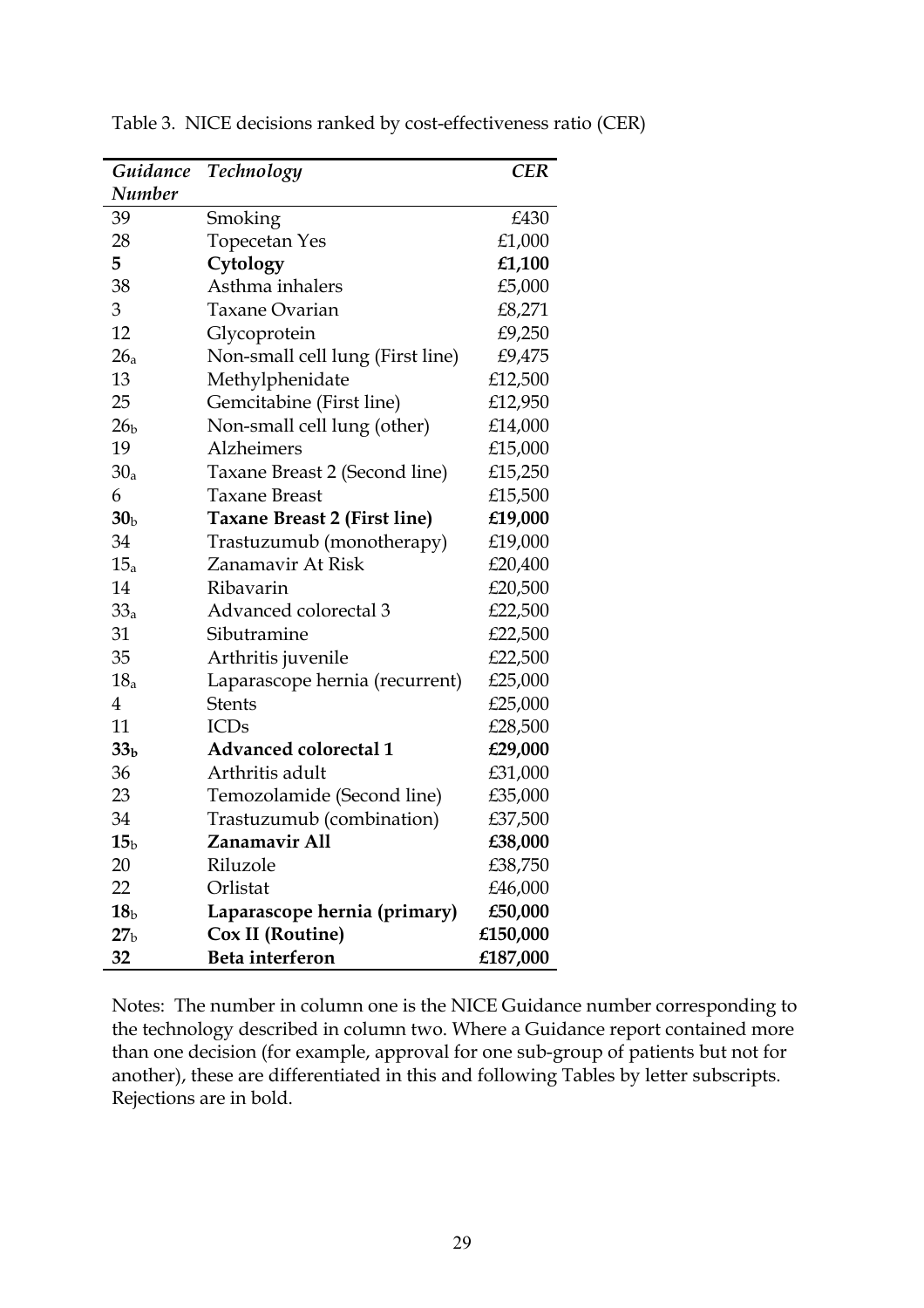|                      | Model 1      |           |              | Model 2    |            | Model 3     | Model 4     |             |  |
|----------------------|--------------|-----------|--------------|------------|------------|-------------|-------------|-------------|--|
| <b>CER</b>           | 1.050495     | (0394156) | 1.108109     | .055878)   | 1.150873   | (0572549)   | 1.192247    | (.0754079)  |  |
| <b>UNCERTAINTY</b>   |              |           | 2.162435     | (.6292503) | 2.538829   | (0.7283039) | 2.693232    | (.8065491)  |  |
| <b>BURDEN</b>        |              |           |              |            | .9927932   | (0.032699)  | .9899055    | (0.0043667) |  |
| <b>OTHER THERAPY</b> |              |           |              |            |            |             | 5.59e-07    | 3.07e-06    |  |
| N                    | 33           |           | 33           |            | 33         |             | 33          |             |  |
| Log likelihood       | $-12.955545$ |           | $-10.544938$ |            | -9.5186334 |             | $-8.108975$ |             |  |
| Pseudo $R^2$         | 0.2403       |           | 0.3816       |            | 0.4418     |             | 0.5245      |             |  |
| Pearson $\chi^2$     | 30.72        | (0.2829)  | 26.66        | (0.5901)   | 23.33      | (0.7611)    | 18.65       | (0.9086)    |  |
| Sensitivity          | 28.57%       |           | 57.14%       |            | 57.14%     |             | 71.43%      |             |  |
| Specificity          | 100.00%      |           | 96.15%       |            | 100.00%    |             | 92.31%      |             |  |
| Correctly classified | 84.85%       |           | 87.88%       |            | 90.91%     |             | 87.88%      |             |  |

Table 4. Logistic regression analyses of NICE decisions

Notes: Robust standard errors for odds ratios and probability values of the Pearson  $\chi^2$  Goodness of fit statistics are shown in parentheses.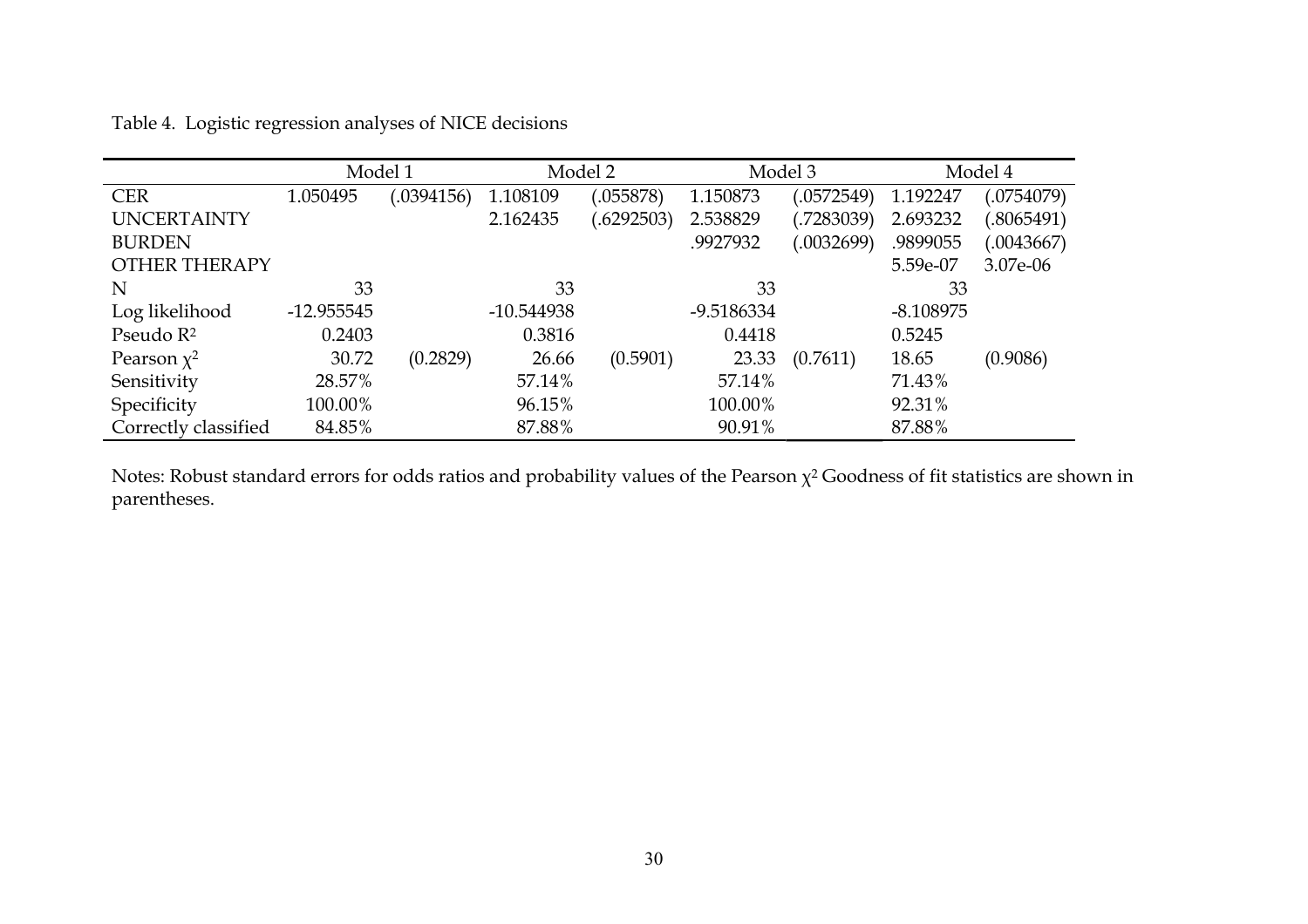|                         | Model 1        |       |                  | Model 2   |       |                 | Model 3       | Model 4      |  |                      |               |              |
|-------------------------|----------------|-------|------------------|-----------|-------|-----------------|---------------|--------------|--|----------------------|---------------|--------------|
|                         | CER $(E)$      | Prob  |                  | CER $(E)$ | Prob  |                 | CER $(E)$     | Prob         |  |                      | CER $(E)$     | Prob         |
| 39                      | 430            | .0580 | 28               | 1000      | .0076 | 38              | 5000          | .0000        |  | 38                   | 5000          | .0000        |
| 28                      | 1000           | .0596 | 38               | 5000      | .0115 | 39              | 430           | .0031        |  | 19                   | 15000         | .0000        |
| 5                       | 1100           | .0599 | 39               | 430       | .0132 | 28              | 1000          | .0037        |  | 14                   | 20500         | .0000        |
| 38                      | 5000           | .0716 | 12               | 9250      | .0255 | 12              | 9250          | .0084        |  | 23                   | 35000         | .0000        |
| 3                       | 8271           | .0831 | 3                | 8271      | .0276 | 36              | 31000         | .0158        |  | 20                   | 38750         | .0000        |
| 12                      | 9250           | .0869 | 26 <sub>b</sub>  | 14000     | .0284 | 13              | 12500         | .0164        |  | 39                   | 430           | .0014        |
| 26 <sub>a</sub>         | 9475           | .0878 | 13               | 12500     | .0323 | 26 <sub>b</sub> | 14000         | .0186        |  | 28                   | 1000          | .0022        |
| 13                      | 12500          | .1004 | 34               | 19000     | .0466 | $\mathfrak{Z}$  | 8271          | .0200        |  | 12                   | 9250          | .0051        |
| 25                      | 12950          | .1025 | 25               | 12950     | .0495 | 14              | 20500         | .0273        |  | 36                   | 31000         | .0084        |
| 26 <sub>b</sub><br>19   | 14000<br>15000 | .1073 | 26 <sub>a</sub>  | 9475      | .0562 | 19              | 15000<br>9475 | .0285        |  | 13<br>$\mathfrak{B}$ | 12500<br>8271 | .0125        |
|                         |                | .1121 | 30 <sub>a</sub>  | 15250     | .0711 | 26a             |               | .0398        |  |                      |               | .0163        |
| 30 <sub>a</sub>         | 15250          | .1134 | $\boldsymbol{6}$ | 15500     | .0736 | 25              | 12950         | .0436        |  | 26                   | 14000         | .0164        |
| 6                       | 15500          | .1147 | 30 <sub>b</sub>  | 19000     | .0855 | 34              | 19000         | .0445        |  | 26                   | 9475          | .0329        |
| 30 <sub>b</sub>         | 19000          | .1333 | 33 <sub>a</sub>  | 22500     | .0926 | 6               | 15500         | .0609        |  | 25                   | 12950         | .0422        |
| 34                      | 19000          | .1333 | 31               | 22500     | .1048 | 4               | 25000         | .0644        |  | 34                   | 19000         | .0502        |
| 15 <sub>a</sub>         | 20400          | .1415 | 35               | 22500     | .1048 | 30 <sub>b</sub> | 19000         | .0664        |  | 6                    | 15500         | .0602        |
| 14                      | 20500          | .1421 | $\overline{4}$   | 25000     | .1096 | 30 <sub>a</sub> | 15250         | .0878        |  | $\overline{4}$       | 25000         | .0662        |
| $33_a$                  | 22500          | .1545 | 15 <sub>a</sub>  | 20400     | .1155 | 33a             | 22500         | .0923        |  | 30 <sub>a</sub>      | 15250         | .0685        |
| 31                      | 22500          | .1545 | 33 <sub>b</sub>  | 29000     | .1200 | 11              | 28500         | .0955        |  | 30 <sub>b</sub>      | 19000         | .1008        |
| 35                      | 22500          | .1545 | 11               | 28500     | .1292 | 31              | 22500         | .0965        |  | 33 <sub>a</sub>      | 22500         | .1117        |
| 18 <sub>a</sub>         | 25000          | .1713 | 19               | 15000     | .1316 | 35              | 22500         | .1210        |  | 31                   | 22500         | .1129        |
| $\overline{\mathbf{4}}$ | 25000          | .1713 | 14               | 20500     | .1546 | 15 <sub>a</sub> | 20400         | .1372        |  | 11                   | 28500         | .1140        |
| 11                      | 28500          | .1971 | 36               | 31000     | .1697 | 33 <sub>b</sub> | 29000         | .1385        |  | 35                   | 22500         | .1537        |
| 33 <sub>b</sub>         | 29000          | .2011 | 23               | 35000     | .2016 | 18 <sub>a</sub> | 25000         | .2541        |  | 15                   | 20400         | .1692        |
| 36                      | 31000          | .2174 | 34               | 37500     | .2460 | 23              | 35000         | .3151        |  | 33 <sub>b</sub>      | 29000         | .1954        |
| 23                      | 35000          | .2528 | 15 <sub>b</sub>  | 38000     | .2557 | 34              | 37500         | .3852        |  | 18 <sub>a</sub>      | 25000         | .2872        |
| 34                      | 37500          | .2767 | 18 <sub>a</sub>  | 25000     | .2972 | 15 <sub>b</sub> | 38000         | .3907        |  | 34                   | 37500         | .5774        |
| 15 <sub>b</sub>         | 38000          | .2817 | 20               | 38750     | .3095 | 22              | 46000         | .4771        |  | 15 <sub>b</sub>      | 38000         | .5827        |
| 20                      | 38750          | .2892 | 18 <sub>b</sub>  | 50000     | .5408 | 20              | 38750         | .4914        |  | 22                   | 46000         | .6013        |
| 22                      | 46000          | .3677 | 22               | 46000     | .5882 | 18 <sub>b</sub> | 50000         | .6394        |  | 18 <sub>b</sub>      | 50000         | .8184        |
| 18 <sub>b</sub>         | 50000          | .4146 | 5                | 1100      | .7996 | 5               | 1100          | .8784        |  | 5                    | 1100          | .8763        |
| 27 <sub>b</sub>         | 150000         | .9899 | 27 <sub>b</sub>  | 150000    | .9999 | 27 <sub>b</sub> | 150000        | .9386        |  | 27 <sub>b</sub>      | 150000        | .9168        |
| 32                      | 187000         | .9983 | 32               | 187000    | 1     | 32              | 187000        | $\mathbf{1}$ |  | 32                   | 187000        | $\mathbf{1}$ |

Table 5. Ranking of NICE Guidance decisions by cost-effectiveness ratio and probability of rejection

Notes: Numbers in bold indicate the Guidance number, CER and corresponding probability for technologies rejected by NICE. The bold horizontal bar in each column indicates the technologies and corresponding CERs between which lies a probability of rejection of 0.5.